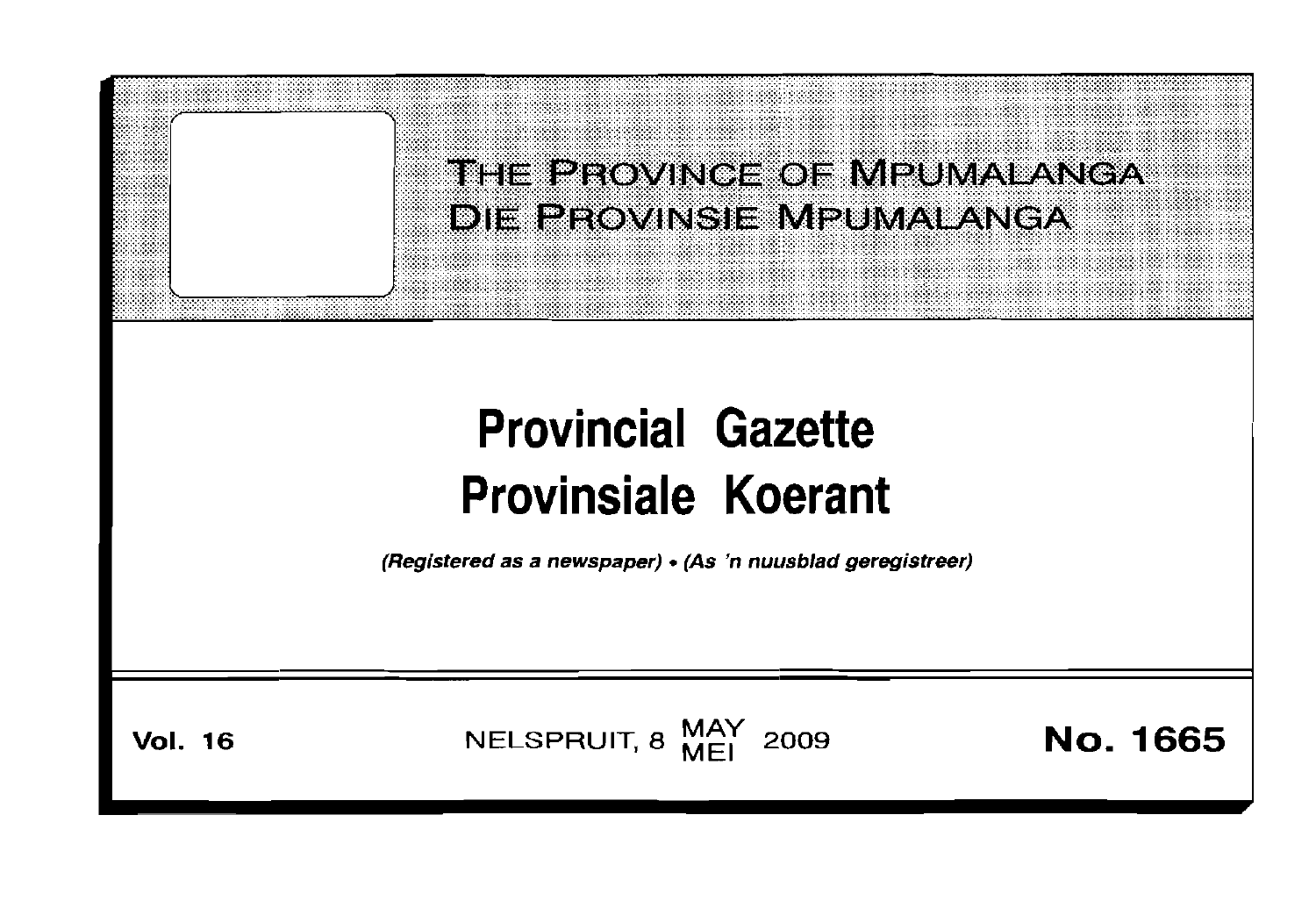| ۹<br>-<br>÷<br>٠ |
|------------------|

# **CONTENTS • INHOLJD**

*Page Gazette* No. No.

#### **GENERAL NOTICES· ALGEMENE KENNISGEWINGS**

| 121 |                                                                                                         | 8  | 1665 |
|-----|---------------------------------------------------------------------------------------------------------|----|------|
| 121 |                                                                                                         | 8  | 1665 |
| 122 |                                                                                                         | 8  | 1665 |
| 122 |                                                                                                         | 9  | 1665 |
| 123 |                                                                                                         | 9  | 1665 |
| 123 |                                                                                                         | 9  | 1665 |
| 124 | Development Facilitation Act, 1995: Establishment of land development area: Portion 3, farm Evert 5 JU  | 16 | 1665 |
| 127 |                                                                                                         | 10 | 1665 |
| 127 |                                                                                                         | 10 | 1665 |
| 128 |                                                                                                         | 10 | 1665 |
| 128 |                                                                                                         | 11 | 1665 |
| 129 |                                                                                                         | 11 | 1665 |
| 129 |                                                                                                         | 11 | 1665 |
| 130 | Town-planning and Townships Ordinance (15/1986): Steve Tshwete Amendment Scheme 346                     | 12 | 1665 |
| 130 |                                                                                                         | 12 | 1665 |
| 131 |                                                                                                         | 12 | 1665 |
| 131 |                                                                                                         | 13 | 1665 |
| 132 |                                                                                                         | 13 | 1665 |
| 132 |                                                                                                         | 13 | 1665 |
| 133 |                                                                                                         | 14 | 1665 |
| 133 |                                                                                                         | 14 | 1665 |
| 134 |                                                                                                         | 14 | 1665 |
| 134 |                                                                                                         | 15 | 1665 |
| 135 | Development Facilitation Act (67/1995): Establishment of land development area: Remainder of Portion 7, | 18 | 1665 |
| 136 |                                                                                                         | 15 | 1665 |
| 137 |                                                                                                         | 15 | 1665 |
|     |                                                                                                         |    |      |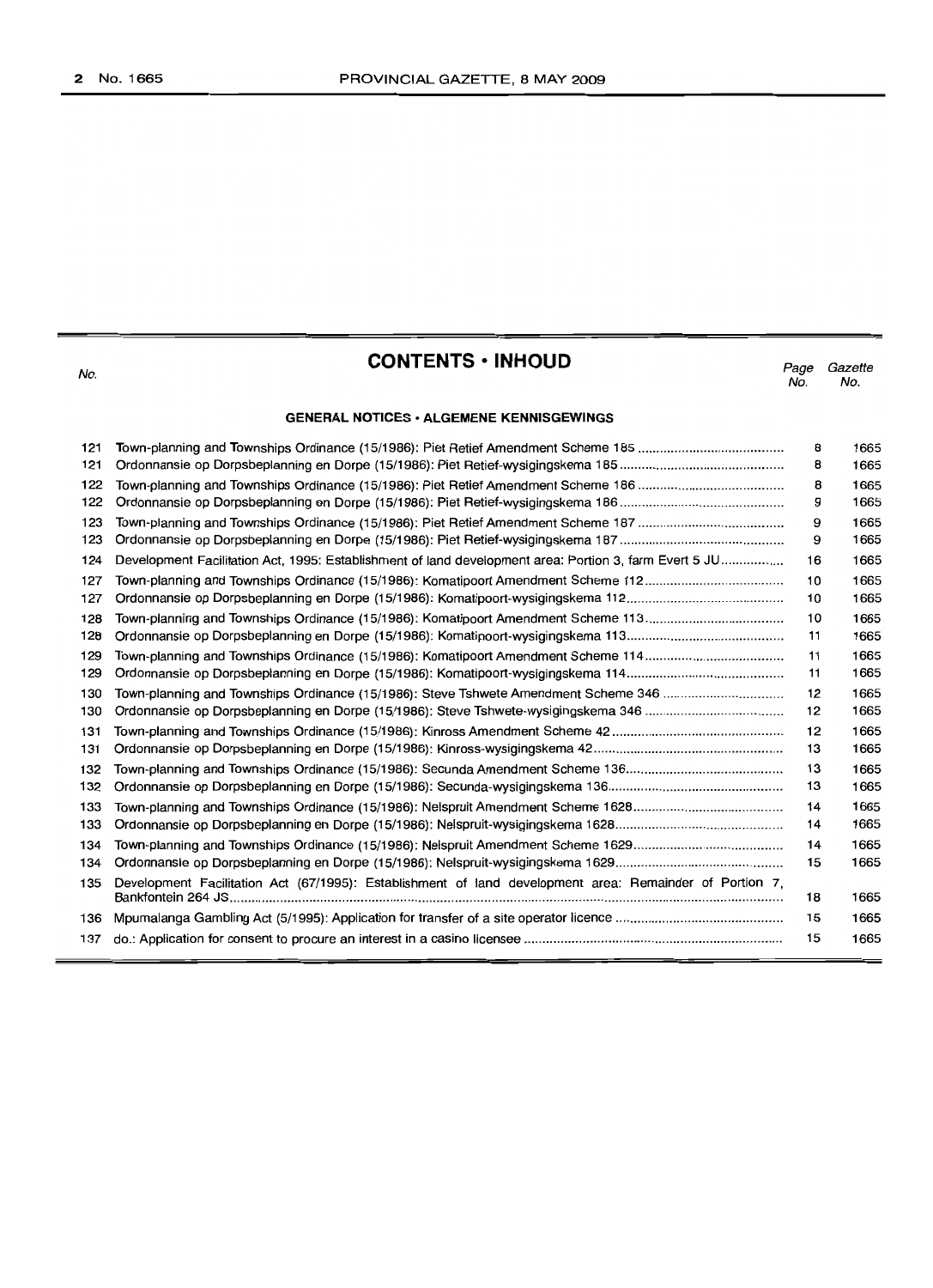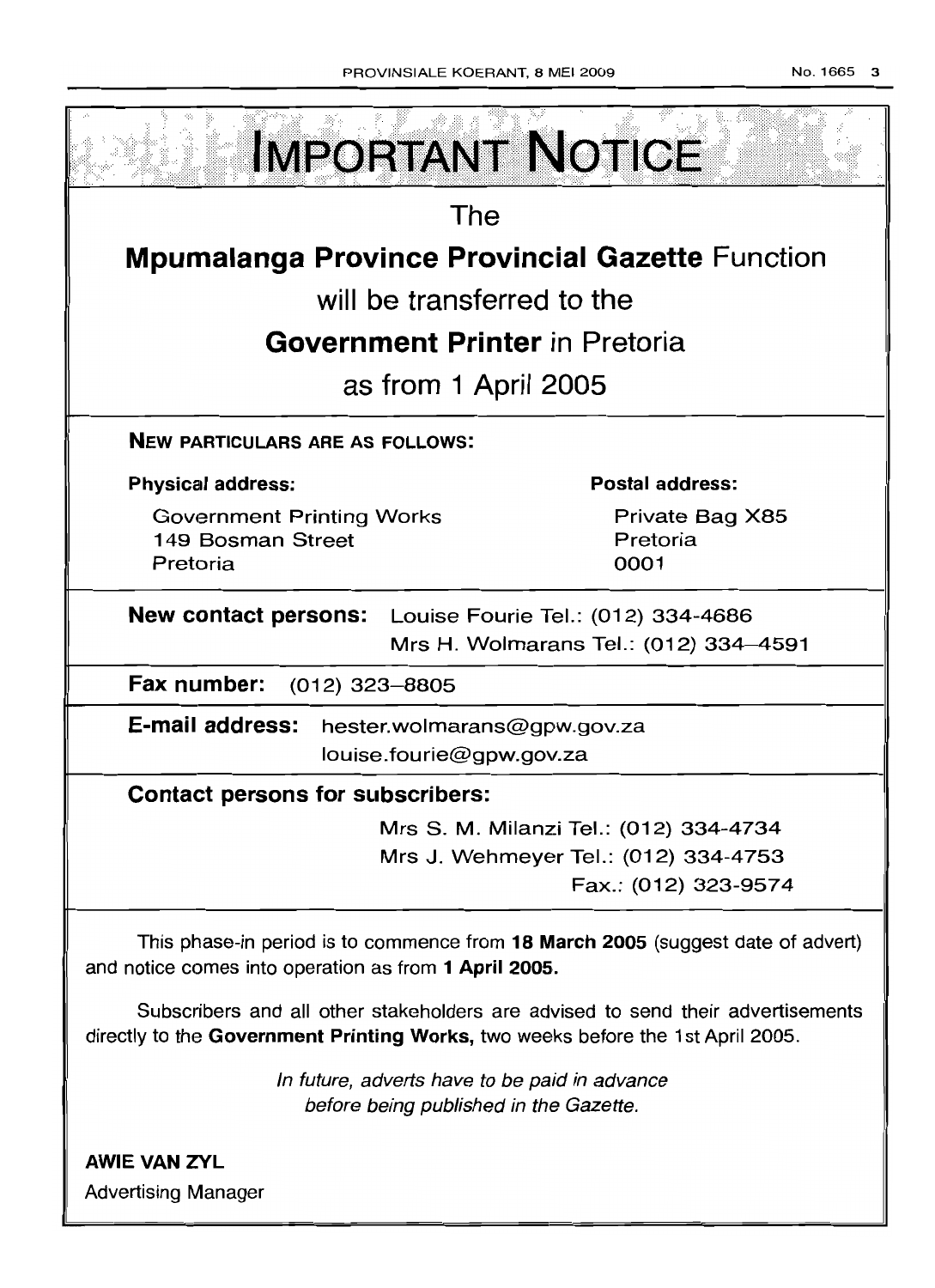IT IS THE CLIENTS RESPONSIBILITY TO ENSURE THAT THE CORRECT AMOUNT IS PAID AT THE CASHIER OR DEPOSITED INTO THE GOVERNMENT PRINTING WORKS BANK ACCOUNT AND ALSO THAT THE REQUISITION/COVERING LETTER TOGETHER WITH THE ADVERTISEMENTS AND THE PROOF OF DEPOSIT REACHES THE GOVERNMENT PRINTING WORKS IN TIME FOR INSERTION IN THE PROVINCIAL GAZETTE.

No ADVERTISEMENTS WILL BE PLACED WITHOUT PRIOR PROOF OF PRE-PAYMENT.

# $\frac{1}{4}$  page R 187.37

Letter Type: Arial Size: 10 Line Spacing: At: Exactly 11 pt



 $\frac{1}{4}$  page R 374.75

Letter Type: Arial Size: 10 Line Spacing: At: Exactly 11 pt

## $\frac{1}{4}$  page R 562.13

Letter Type: Arial Size: 10 Line Spacing: At: Exactly 11 pt

## $\frac{1}{4}$  page R 749.50 Letter Type: Arial Size: 10 Line Spacing: At: Exactly 11pt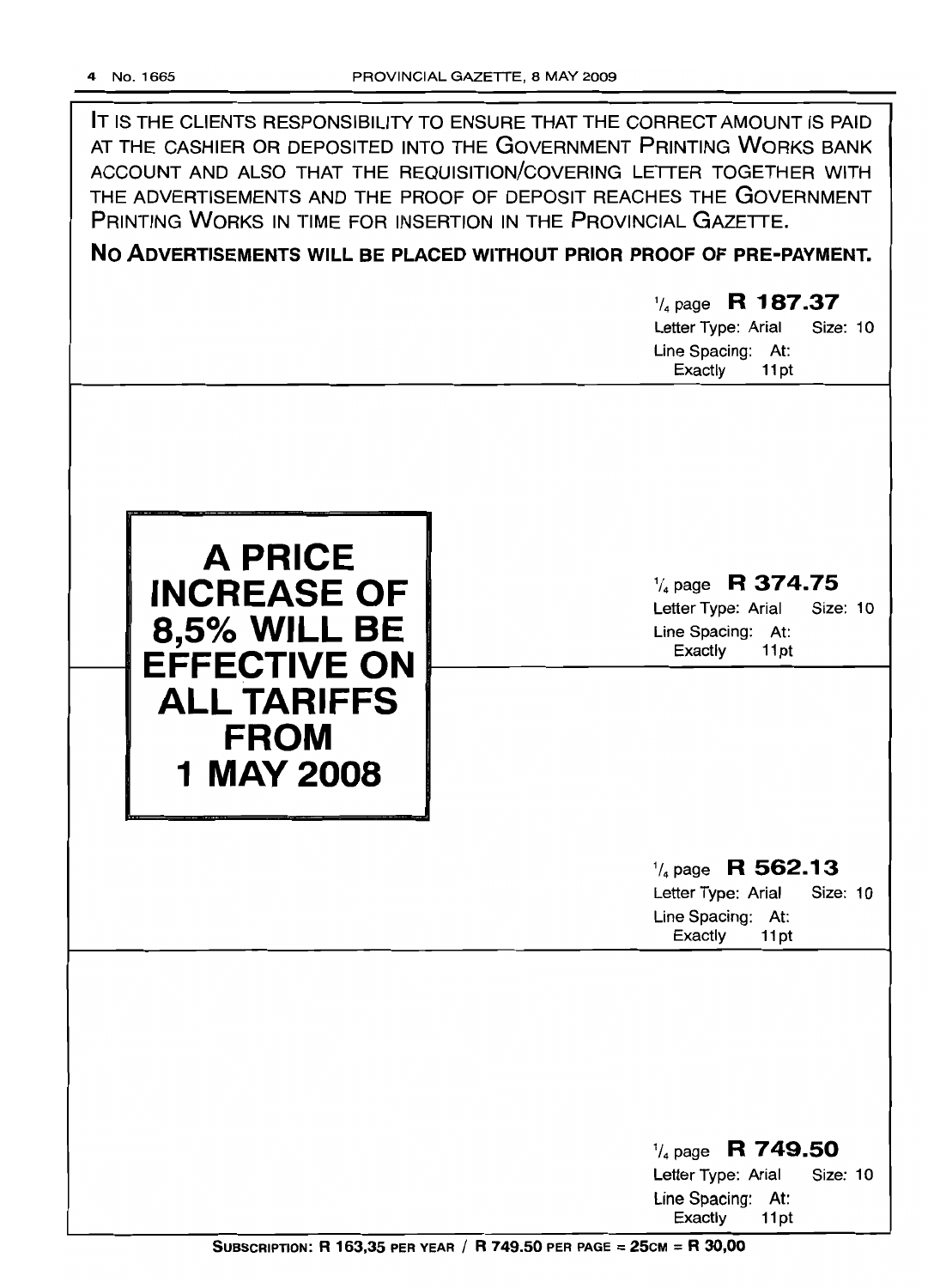

(2) erroneous classification of a notice, or the placement of such notice in any section or under any heading other than the section or heading stipulated by the advertiser;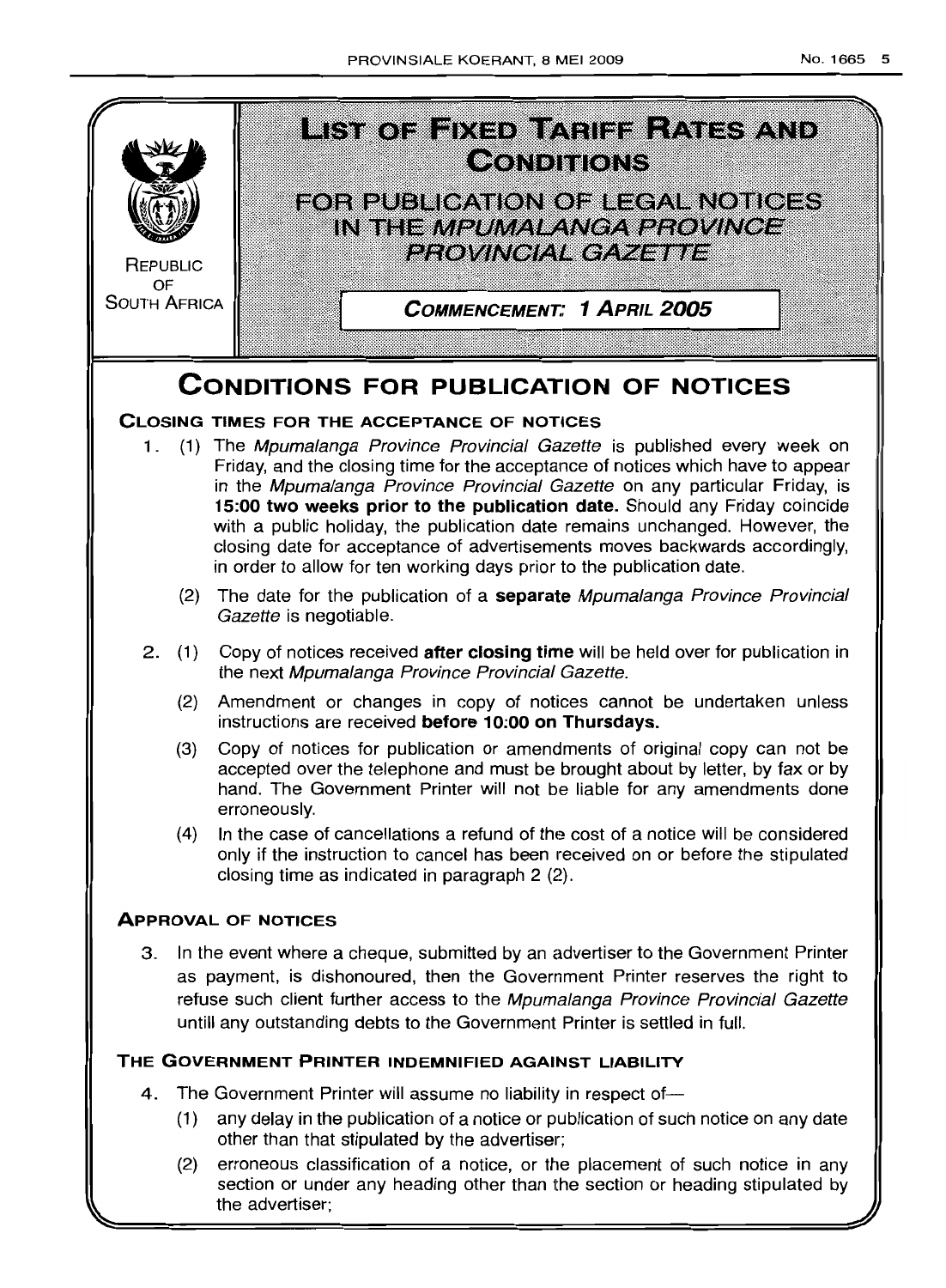*r*

(3) any editing, revision, omission, typographical errors or errors resulting from faint or indistinct copy.

### **LIABILITY OF ADVERTISER**

5. Advertisers will be held liable for any compensation and costs arising from any action which may be instituted against the Government Printer in consequence of the publication of any notice.

### **COpy**

- 6. Copy of notices must be typed on one side of the paper only and may not constitute part of any covering letter or document.
- 7. At the top of any copy, and set well apart from the notice, the following must be stated:

Where applicable

- (1) The heading under which the notice is to appear.
- (2) The cost of publication applicable to the notice, in accordance with the "Word Count Table".

### **PAYMENT OF COST**

- 9. **With effect from 1 April 2005 no notice will be accepted for publication unless the cost of the insertion(s) is prepaid in CASH or by CHEQUE or POSTAL ORDERS. It can be arranged that money can be paid into the banking account of the Government Printer, in which case the deposit slip accompanies the advertisement before publication thereof.**
- 10. (1) The cost of a notice must be calculated by the advertiser in accordance with the word count table.
	- (2) Where there is any doubt about the cost of publication of a notice, and in the case of copy, an enquiry, accompanied by the relevant copy, should be addressed to the **Advertising Section, Government Printing Works, Private Bag X85, Pretoria, 0001 [Fax: (012) 323-8805],** before publication.
- **11.** Overpayment resulting from miscalculation on the part of the advertiser of the cost of publication of a notice will not be refunded, unless the advertiser furnishes adequate reasons why such miscalculation occurred. **In** the event of underpayments, the difference will be recovered from the advertiser, and the notice(s) will not be published until such time as the full cost of such publication has been duly paid in cash or by cheque or postal orders, or into the banking account.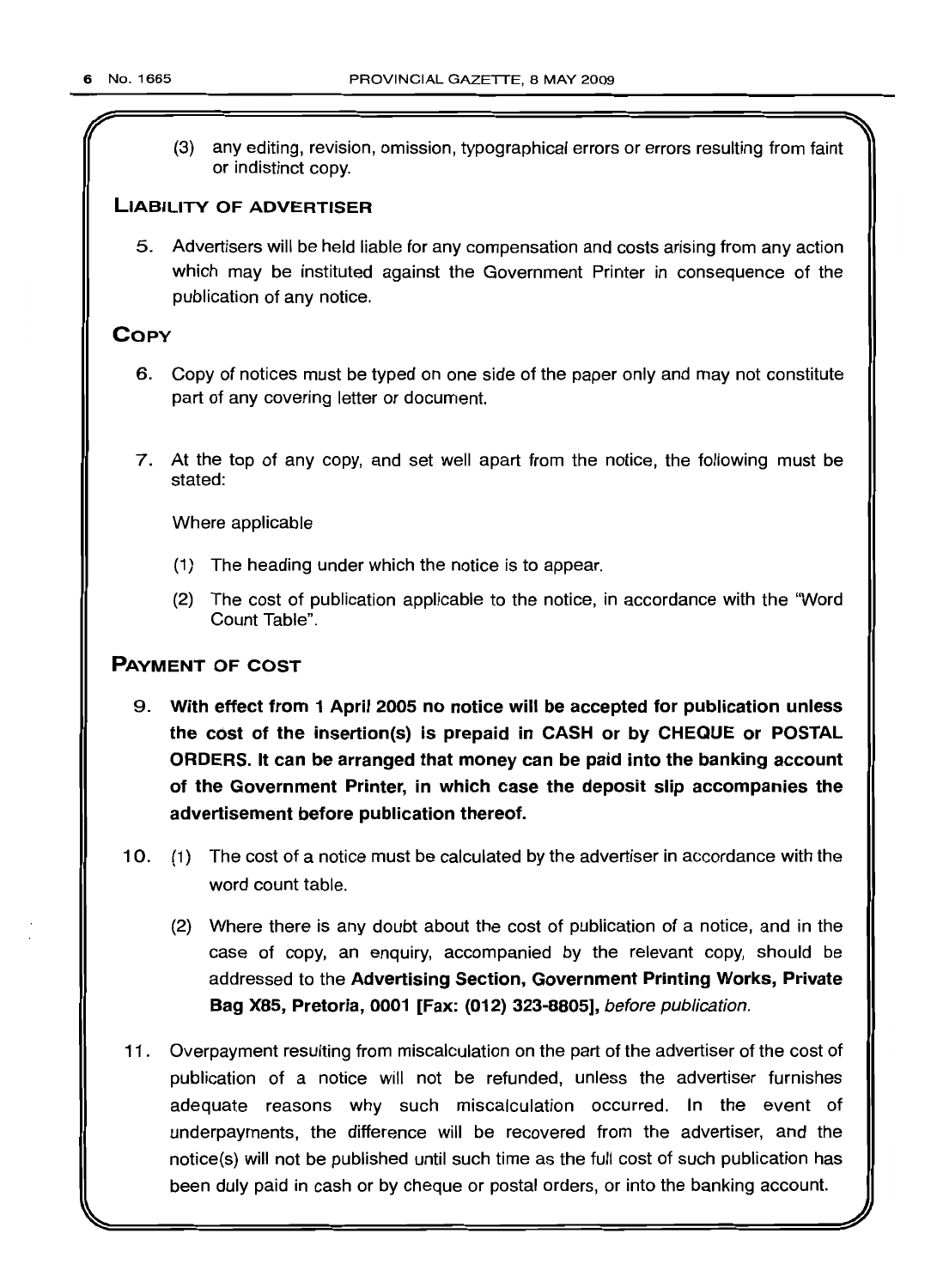- 12. In the event of a notice being cancelled, a refund will be made only if no cost regarding the placing of the notice has been incurred by the Government Printing **Works**
- 13. The Government Printer reserves the right to levy an additional charge in cases where notices, the cost of which has been calculated in accordance with the Word Count Table, are subsequently found to be excessively lengthy or to contain overmuch or complicated tabulation.

### PROOF OF PUBLICATION

14. Copies of the Mpumalanga Province Provincial Gazette which may be required as proof of publication, may be ordered from the Government Printer at the ruling price. The Government Printer will assume no liability for any failure to post such Mpumalanga Province Provincial Gazette(s) or for any delay in despatching it/them.

# **GOVERNMENT PRINTERS BANK ACCOUNT PARTICULARS**

Bank: ABSA

BOSMAN STREET

Account No.: 4057114016

Branch code: 632005

Reference No.: 00000047

Fax No.: (012) 323 8805

# Enquiries:

| Mrs. L. Fourie    | Tel.: (012) 334-4686 |
|-------------------|----------------------|
| Mrs. H. Wolmarans | Tel.: (012) 334-4591 |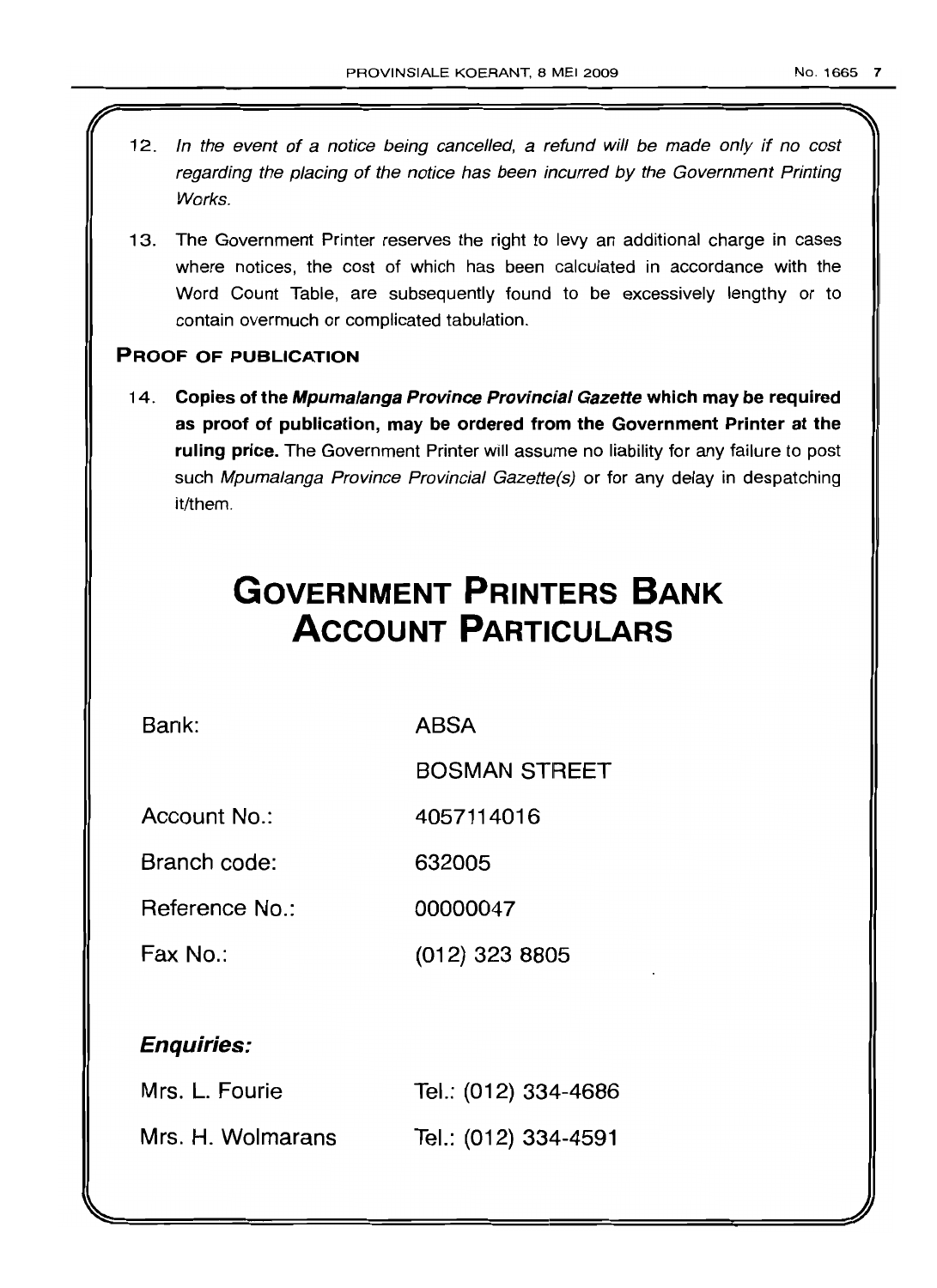# GENERAL NOTICES • ALGEMENE KENNISGEWINGS

#### NOTICE 121 OF 2009

#### PIET RETIEF AMENDMENT SCHEME 185

NOTICE OF APPLICATION FOR THE AMENDMENT OF THE PIET RETIEF TOWN-PLANNING SCHEME, 1980, IN TERMS OF SECTION 56 (1) (b) (i) OF THE TOWN-PLANNING AND TOWNSHIPS ORDINANCE, 1986 (ORDINANCE No. 15 OF 1986)

I, Pinkie Kühne, being the authorised agent of the registered owner of the property mentioned below, hereby give notice, in terms of the above Ordinance, that I have applied to the Mkhondo Municipality, Piet Retief, for the amendment of the town-planning scheme, known as the Piet Retief Town-planning Scheme, 1980, by the rezoning of Portion 3 of Erf 870, situated at No. 17A Anema Street, Piet Retief, from "Residential 1" to "Residential 3".

Particulars regarding the application will lie for inspection during normal office hours at the office of the Municipal Manager, Civic Centre, Mark Street, Piet Retief, for a period of 28 (twenty eight) days from 30 April 2009.

Objections to this application must, within a period of 28 (twenty eight) days from 30 April 2009, written and in duplicate, be submitted to the Municipal Manager at the above address, or be posted to P.O. Box 23, Piet Retief, 2380.

Agent: Pinkie Kühne, 76 Paterson Street (P.O. Box 22072), Newcastle, 2940. Tel/Faks: (034) 312-3116. Cell: 082 952 2946.

#### KENNISGEWING 121 VAN 2009

**•**

#### PIET RETIEF-WYSIGINGSKEMA 185

KENNISGEWING VAN AANSOEK OM DIE WYSIGING VAN DIE PIET RETIEF-DORPSBEPLANNINGSKEMA, 1980, lNGEVOLGE ARTIKEL 56 (1) (b) (i) VAN DIE ORDONNANSIE OP DORPSBEPLAANING EN DORPE, 1986 (ORDONNAN-SIE No. 15 VAN 1986)

Ek, Pinkie Kuhne, synde die gemagtigde agent van die geregistreerde eienaar van die ondergenoemde eiendom, gee hiermee, ingevolge bogenoemde artikel, kennis dat ek by die Mkhondo Munisipaliteit, Piet Retief, aansoek gedoen het om die wysiging van die dorpsbeplanningskema, bekend as die Piet Retief-dorpsbeplanningskema, 1980, deur die hersonering van Gedeelte 3 van Erf 870, geleë te Anemastraat No. 17A, Piet Retief, vanaf "Residensieel 1" na "Residensieel 3".

Besonderhede van die aansoek lê ter insae gedurene gewone kantoorure by die kantoor van die Munisipale Bestuurder, Burgersentrum, Markstraat, Piet Retief, vir 'n tydperk van 28 (agt en twintig) dae vanaf 30 April 2009.

Besware of vertoue teen die aansoek moet binne 'n tydperk van 28 (agt en twintig) dae vanaf 30 April 2009, geskrewe en in tweevoud, ingehandig word by die Munisipale Bestuurder by bovermelde adres of gepos word aan Posbus 23, Piet Retief, 2380.

Adres: Pinkie Kühne, Patersonstraat 76 (Posbus 22072), Newcastle, 2940. Tel/Faks: (034) 312-3116. Sel: 082 952 2946.

1-8

#### NOTICE 122 OF 2009

#### PIET RETIEF AMENDMENT SCHEME 186

NOTICE OF APPLICATION FOR THE AMENDMENT OF THE PIET RETIEF TOWN-PLANNING SCHEME, 1980, IN TERMS OF SECTION 56 (1) (b) (i) OF THE TOWN-PLANNING AND TOWNSHIPS ORDINANCE, 1986 (ORDINANCE No. 15 OF 1986)

I, Pinkie Kuhne, being the authorised agent of the registered owner of the property mentioned below, hereby give notice, in terms of the above Ordinance, that I have applied to the Mkhondo Municipality, Piet Retief, for the amendment of the town-planning scheme, known as the Piet Retief Town-planning Scheme, 1980, by the rezoning of Portion 2 (a portion of Portion 1) of Erf 179, situated at No. 21 Brand Street, Piet Retief, from "Residential 1" to "Residential 3".

Particulars regarding the application will lie for inspection during normal office hours at the office of the Municipal Manager, Civic Centre, Mark Street, Piet Retief, for a period of 28 (twenty eight) days from 30 April 2009.

Objections to this application must, within a period of 28 (twenty eight) days from 30 April 2009, written and in duplicate, be submitted to the Municipal Manager at the above address, or be posted to P.O. Box 23, Piet Retief, 2380.

Agent: Pinkie Kuhne, 76 Paterson Street (P.O. Box 22072), Newcastle, 2940. Tel/Fax: (034) 312-3116. Cell: 0829522946.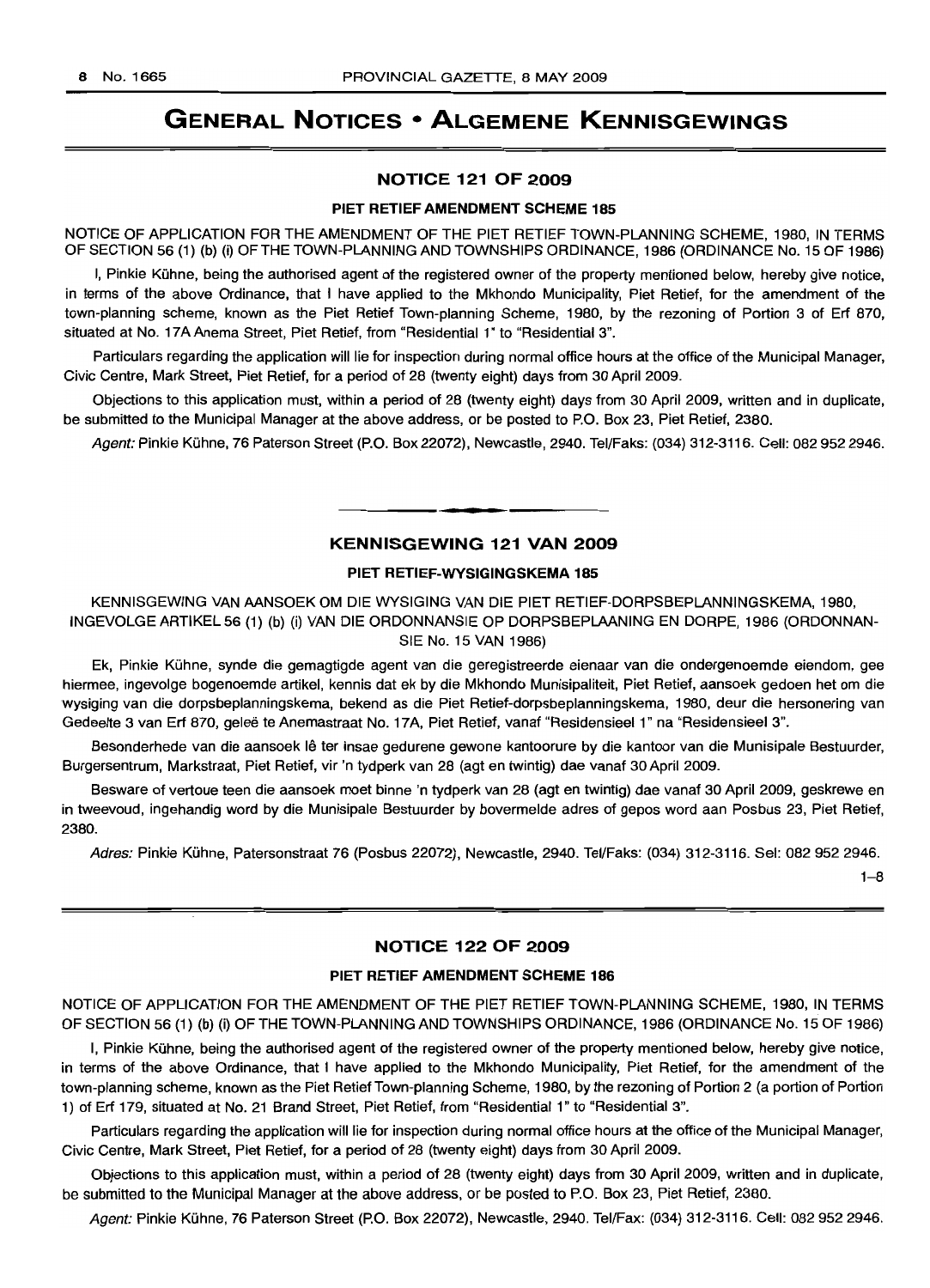### **KENNISGEWING 122 VAN 2009**

#### **PIET RETIEF-WYSIGINGSKEMA 186**

KENNISGEWING VAN AANSOEK OM DIE WYSIGING VAN DIE PIET RETIEF-DORPSBEPLANNINGSKEMA, 1980, INGEVOLGE ARTIKEL 56 (1) (b) (i) VAN DIE ORDONNANSIE OP DORPSBEPLANNING EN DORPE, 1986 (ORDONNANSIE No. 15 VAN 1986)

Ek, Pinkie Kuhne, synde die gemagtigde agent van die geregistreerde eienaar van die ondergenoemde eiendom, gee hiermee, ingevolge bogenoemde artikel, kennis dat ek by die Mkhondo Munisipaliteit, Piet Retief, aansoek gedoen het om die wysiging van die dorpsbeplanningskema, bekend as die Piet Retief-dorpsbeplanningskema, 1980, deur die hersonering van Gedeelte 2 ('n gedeelte van Gedeelte 1) van Erf 179, geleë te Brandstraat No. 21, Piet Retief, vanaf "Residensieel 1" na "Residensieel 3".

Besonderhede van die aansoek lê ter insae gedurende gewone kantoorure by die kantoor van die Munisipale Bestuurder, Burgersentrum, Markstraat, Piet Retief, vir 'n tydperk van 28 (agt en twintiq) dae vanaf 30 April 2009.

Besware of vertoë teen die aansoek moet binne 'n tydperk van 28 (aqt en twintig) dae vanaf 30 April 2009, geskrewe en in tweevoud, ingehandig word by die Munisipale Bestuurder by bovermelde adres of gepos word aan Posbus 23, Piet Retief, 2380.

Agent: Pinkie Kuhne, Patersonstraat 76 (Posbus 22072), Newcastle, 2940. Tel/Faks: (034) 312-3116. Sel: 0829522946.

 $1 - 8$ 

#### **NOTICE 123 OF 2009**

#### **PIET RETIEF AMENDMENT SCHEME 187**

NOTICE OF APPLICATION FOR THE AMENDMENT OF THE PIET RETIEF TOWN-PLANNING SCHEME, 1980, IN TERMS OF SECTION 56 (1) (b) (i) OF THE TOWN-PLANNING AND TOWNSHIPS ORDINANCE, 1986 (ORDINANCE No. 15 OF 1986)

I, Pinkie Kuhne, being the authorised agent of the registered owner of the property mentioned below, hereby give notice, in terms of the above ordinance, that I have applied to the Mkhondo Municipality, Piet Retief, for the amendment of the town-planning scheme, known as the Piet Retief Town-planning Scheme, 1980, by the rezoning of Portion 2 of Erf 9, situated at No. 9A West End Street and Portion 3 of Erf 9, situated at No. 2 Smit Street, Piet Retief, from "Residential 1" to "Residential 3".

Particulars regarding the application will lie for inspection during normal office hours at the office of the Municipal Manager, Civic Centre, Mark Street, Piet Retief, for a period of 28 (twenty-eight) days from 30 April 2009.

Objections to this application must, within a period of 28 (twenty-eight) days from 30 April 2009, written and in duplicate, be submitted to the Municipal Manager at the above address, or be posted to P.O. Box 23, Piet Retief, 2380.

Agent: Pinkie Kuhne, 76 Paterson Street (P.O. Box 22072), Newcastle, 2940. Tel/Fax: (034) 312-3116. Cell: 0829522946.

#### **KENNISGEWING 123 VAN 2009**

• **- I**

#### **PIET RETIEF-WYSIGINGSKEMA 187**

KENNISGEWING VAN AANSOEK OM DIE WYSIGING VAN DIE PIET RETIEF-DORPSBEPLANNINGSKEMA, 1980, INGEVOLGE ARTIKEL 56 (1) (b) (i) VAN DIE ORDONNANSIE OP DORPSBEPLANNING EN DORPE, 1986 (ORDONNANSIE No. 15 VAN 1986)

Ek, Pinkie Kuhne, synde die gemagtigde agent van die geregistreerde eienaar van die ondergenoemde eiendom, gee hiermee, ingevolge bogenoemde artikel, kennis dat ek by die Mkhondo Munisipaliteit, Piet Retief, aansoek gedoen het om die wysiging van die dorpsbeplanningskema, bekend as die Piet Retief-dorpsbeplanningskema, 1980, deur die hersonering van Gedeelte 2 van Erf 9, gelee te West Endstraat No. 9A, en Gedeelte 3 van Erf 9, gelee te Smitstraat 2, Piet Retief, vanaf "Residensieel 1" na "Residensieel 3".

Besonderhede van die aansoek lê ter insae gedurende gewone kantoorure by die kantoor van die Munisipale Bestuurder, Burgersentrum, Markstraat, Piet Retief, vir 'n tydperk van 28 (agt en twintig) dae vanaf 30 April 2009.

Besware of vertoe teen die aansoek moet binne 'n tydperk van 28 (agt en twintig) dae vanaf 30 April 2009, geskrewe en in tweevoud, ingehandig word by die Munisipale Bestuurder, by bovermelde adres, of gepos word aan Posbus 23, Piet Retief, 2380.

Agent: Pinkie Kuhne, Patersonstraat 76 (Posbus 22072), Newcastle, 2940. Tel/Faks: (034) 312-3116. Sel: 0829522946.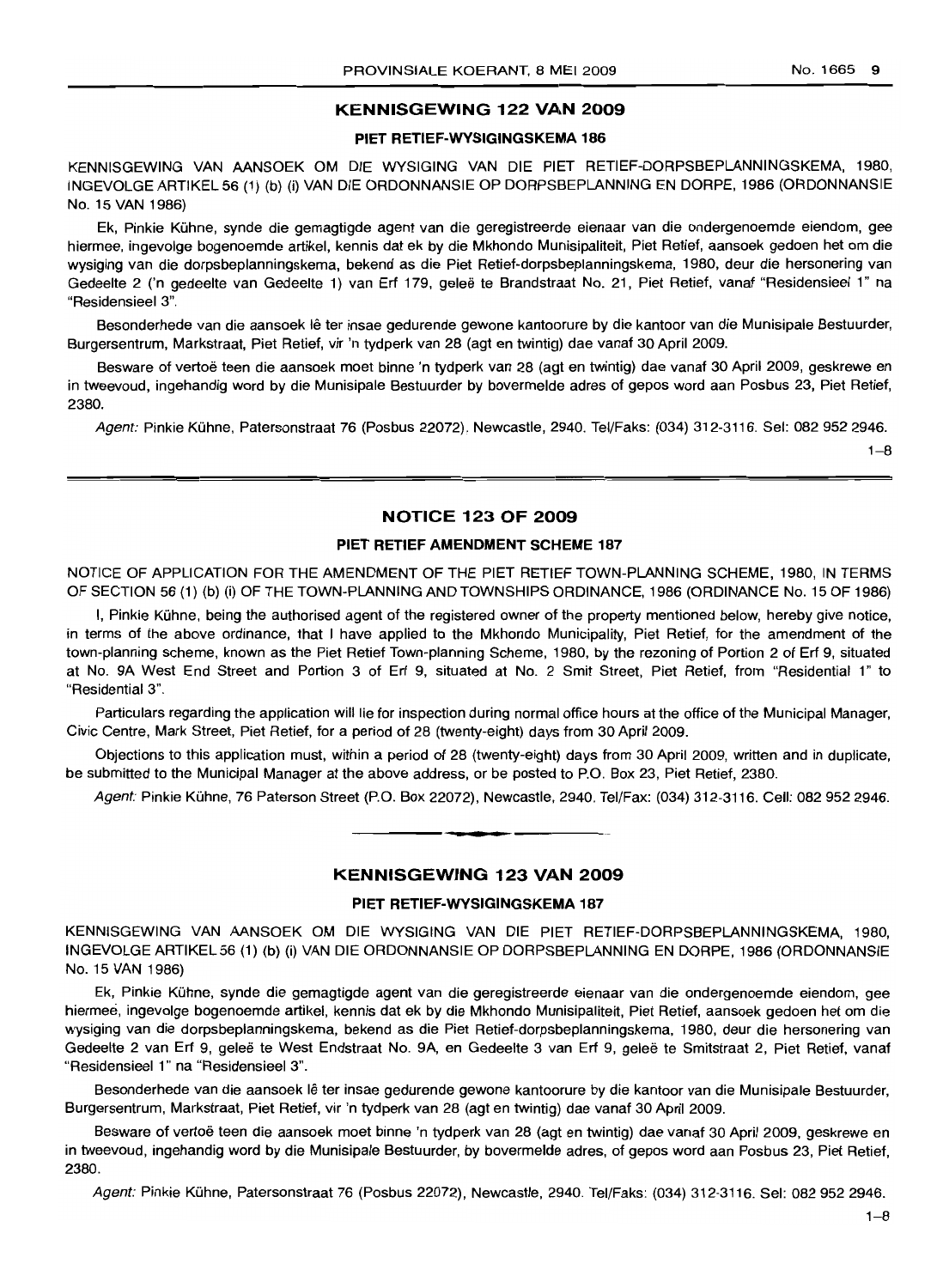#### NOTICE 127 OF 2009

#### KOMATIPOORT AMENDMENT SCHEME 112 ANNEXURE 61

NOTICE OF APPLICATION FOR AMENDMENT OF TOWN-PLANNING SCHEME IN TERMS OF SECTION 56 (1) (b) (i) OF THE TOWN-PLANNING AND TOWNSHIPS ORDINANCE, 1986 (ORDINANCE No. 15 OF 1986)

I, Johannes Christiaan Engelbrecht, being the authorized agent of the owner of Stand 1659, Komatipoort Extension 1, hereby gives notice in terms of section 56 (1) (b) (i) of the Town-planning and Townships Ordinance, 1986, that I have applied to the Nkomazi Municipality for the amendment of the town-planning scheme known as Komatipoort Town-planning Scheme, 1992, by rezoning of the property described above, situated in Bosbok Street, Komatipoort, from "Residential 1" to "Special for Lodges".

Particulars of the application will lie for inspection during normal office hours at the office of the Municipal Manager, Nkomazi Municipality, Rotunda Circle, Malelane, for a period of 28 days from 8 May 2009.

Objections to or representations in respect of the application must be lodged with or made in writing to the Municipal Manager, Nkomazi Municipality, Malelane, or at Private Bag X101, Malelane, 1320, within a period of 28 days from 8 May 2009.

Esselens Engelbrechts Inc., P.O. Box 652, Komatipoort, 1340. [Tel: (013) 793-7783.] [Fax: (013) 793-7504.] (Ref: Jan! Leana/VK1.09.) . ,

#### KENNISGEWING 127 VAN 2009

#### KOMATIPOORT-WYSIGINGSKEMA 112 BYLAAG 61

KENNISGEWING VAN AANSOEK OM WYSIGING VAN DORPSBEPLANNINGSKEMA INGEVOLGE ARTIKEL 56 (1) (b) (i) VAN DIE ORDONNANSIE OP DORPSBEPLANNING EN DORPE, 1986 (ORDONNANSIE 15 VAN 1986)

Ek, Johannes Christiaan Engelbrecht, synde die gevolmagtigde agent van die eienaar van Erf 1659, Komatipoort Uitbreiding 1, gee hiermee ingevolge artikel 56 (1) (b) (i) van die Ordonnansie op Dorpsbeplanning en Dorpe, 1986, kennis dat ek by die Nkomazi Munisipaliteit aansoek gedoen het om die wysiging van die dorpsbeplanningskema bekend as die Komatipoort-dorpsbeplanningskema, 1992, deur die hersonering van die eiendom hierbo beskryf, gelee te Bosbokstraat, Komatipoort, van "Residensieel 1" na "Spesiaal vir Gastehuis".

Besonderhede van die aansoek lê ter insae gedurende gewone kantoorure by die kantoor van die Munisipale Bestuurder, Nkomazi Munisipaliteit, Rotunda Sirkel, Malelane, vir 'n tydperk van 28 dae vanaf 8 Mei 2009.

Besware teen of vertoe ten opsigte van die aansoek moet binne 'n periode van 28 dae vanaf 8 Mei 2009 skriftelik by bovermelde adres of by Privaatsak X101, Malelane, 1320 (Verw: Mr D. Nkosi), ingedien of gerig word.

Adres van Agent: Esselens Engelbrechts Ing., Posbus 652, Komatipoort, 1340. [Tel: (013) 793-7783.] [Faks: (013) 793-7504.] (Verw: Jan/Leana/VK1.09.)

8-15

#### NOTICE 128 OF 2009

#### KOMATIPOORT AMENDMENT SCHEME 113

NOTICE OF APPLICATION FOR AMENDMENT OF TOWN-PLANNING SCHEME IN TERMS OF SECTION 56 (1) (b) (i) OF THE TOWN-PLANNING AND TOWNSHIPS ORDINANCE, 1986 (ORDINANCE No. 15 OF 1986)

I, Johannes Christiaan Engelbrecht, being the authorized agent of the owner of Stands 225 en 227, Komatipoort Extension 1, hereby gives notice in terms of section 56 (1) (b) (i) of the Town-planning and Townships Ordinance, 1986, that I have applied to the Nkomazi Municipality for the amendment of the town-planning scheme known as Komatipoort Town-planning Scheme, 1992, by rezoning of the properties described above, situated in 41 and 43 Bourhill Street, Komatipoort, from "Residential 1" to "Residential 3".

Particulars of the application will lie for inspection during normal office hours at the office of the Municipal Manager, Nkomazi Municipality, Rotunda Circle, Malelane, for a period of 28 days from 8 May 2009.

Objections to or representations in respect of the application must be lodged with or made in writing to the Municipal Manager, Nkomazi Municipality, Malelane, or at Private Bag X101, Malelane, 1320, within a period of 28 days from 8 May 2009.

Esselens Engelbrechts Inc., P.O. Box 652, Komatipoort, 1340. [Tel: (013) 793-7783.] [Fax: (013) 793-7504.] (Ref: Jan/ Leana/VK8.09.)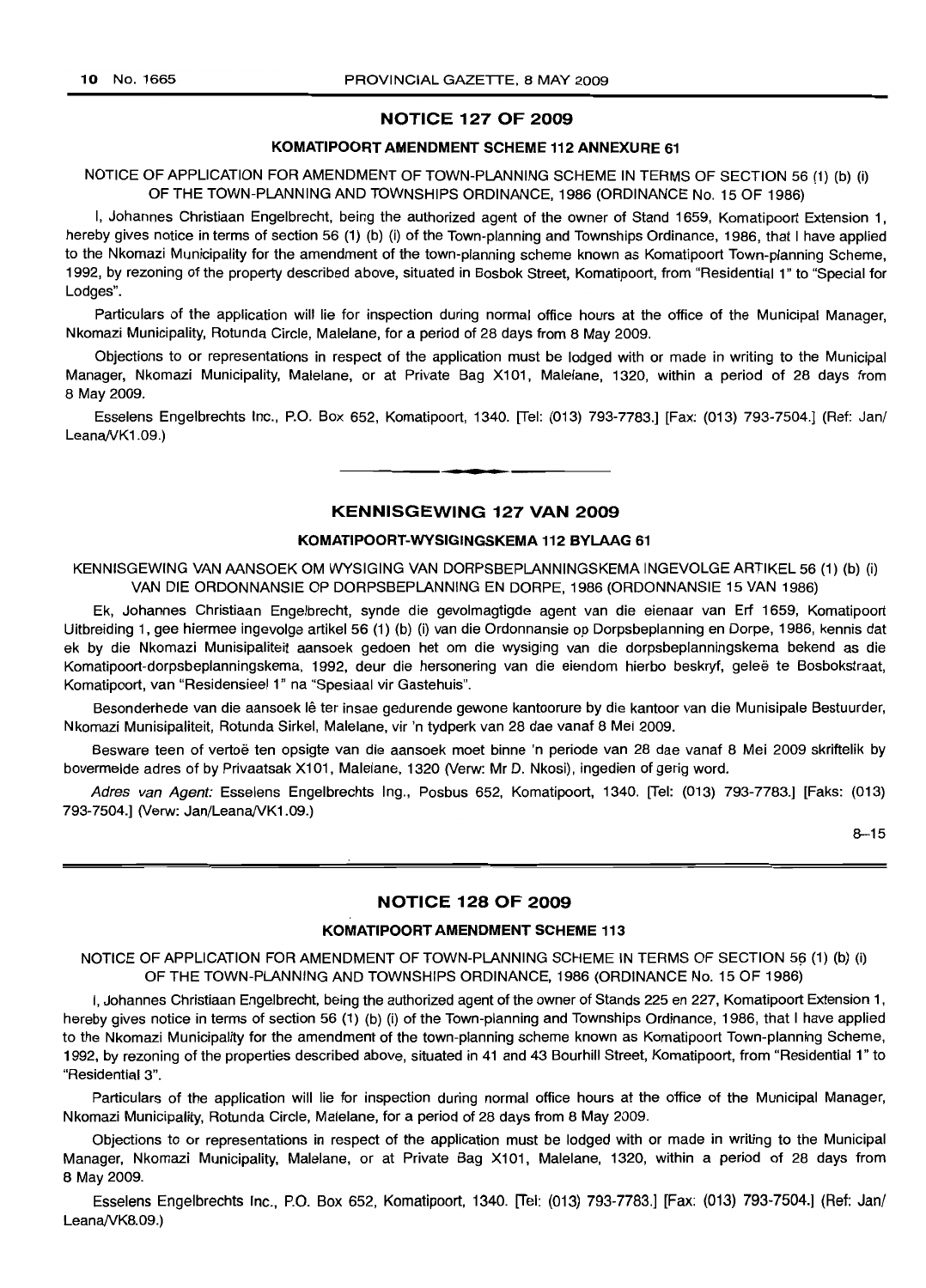#### KENNISGEWING 128 VAN 2009

#### KOMATIPOORT-WYSIGINGSKEMA 113

KENNISGEWING VAN AANSOEK OM WYSIGING VAN DORPSBEPLANNINGSKEMA INGEVOLGE ARTIKEL 56 (1) (b) (i) VAN DIE ORDONNANSIE OP DORPSBEPLANNING EN DORPE, 1986 (ORDONNANSIE 15 VAN 1986)

Ek, Johannes Christiaan Engelbrecht, synde die gevolmagtigde agent van die eienaar van Erwe 225 en 227, Komatipoort Uitbreiding 1, gee hiermee ingevolge artikel 56 (1) (b) (i) van die Ordonnansie op Dorpsbeplanning en Dorpe, 1986, kennis dat ek by die Nkomazi Munisipaliteit aansoek gedoen het om die wysiging van die dorpsbeplanningskema bekend as die Komatipoort-dorpsbeplanningskema, 1992, deur die hersonering van die eiendom hierbo beskryf, gelee te Bourhillstraat 41 en 43, Komatipoort, van "Residensieel 1" na "Residensieel 3".

Besonderhede van die aansoek lê ter insae gedurende gewone kantoorure by die kantoor van die Munisipale Bestuurder, Nkomazi Munisipaliteit, Rotunda Sirkel, Malelane, vir 'n tydperk van 28 dae vanaf 8 Mei 2009.

Besware teen of vertoe ten opsigte van die aansoek moet binne 'n periode van 28 dae vanaf 8 Mei 2009 skriftelik by bovermelde adres of by Privaatsak X101, Malelane, 1320 (Verw: Mr D. Nkosi), ingedien of gerig word.

Adres van Agent: Esselens Engelbrechts Ing., Posbus 652, Komatipoort, 1340. [Tel: (013) 793-7783.] [Faks: (013) 793-7504.] (Verw: Jan/Leana/VK8.09.)

8-15

#### NOTICE 129 OF 2009

#### KOMATIPOORT AMENDMENT SCHEME 114 ANNEXURE 62

NOTICE OF APPLICATION FOR AMENDMENT OF TOWN-PLANNING SCHEME IN TERMS OF SECTION 56 (1) (b) (i) OF THE TOWN-PLANNING AND TOWNSHIPS ORDINANCE, 1986 (ORDINANCE No. 15 OF 1986)

I, Johannes Christiaan Engelbrecht, being the authorized agent of the owner of Stand 602, Komatipoort Extension 1, hereby gives notice in terms of section 56 (1) (b) (i) of the Town-planning and Townships Ordinance, 1986, that I have applied to the Nkomazi Municipality for the amendment of the town-planning scheme known as Komatipoort Town-planning Scheme, 1992, by rezoning of the property described above, situated in Bosbok Street, Komatipoort, from "Residential 1" to "Special for Lodges".

Particulars of the application will lie for inspection during normal office hours at the office of the Municipal Manager, Nkomazi Municipality, Rotunda Circle, Malelane, for a period of 28 days from 8 May 2009.

Objections to or representations in respect of the application must be lodged with or made in writing to the Municipal Manager, Nkornazi Municipality, Malelane, or at Private Bag X101, Malelane, 1320, within a period of 28 days from 8 May 2009,

Esselens Engelbrechts Inc., P.O. Box 652, Komatipoort, 1340. [Tel: (013) 793-7783.] [Fax: (013) 793-7504.] (Ref: Jan/ Leana/GK3.09.)

#### KENNISGEWING 129 VAN 2009

#### KOMATIPOORT-WYSIGINGSKEMA '114 BYLAAG 62

KENNISGEWING VAN AANSOEK OM WYSIGING VAN DORPSBEPLANNINGSKEMA INGEVOLGE ARTIKEL 56 (1) (b) (i) VAN DIE ORDONNANSIE OP DORPSBEPLANNING EN DORPE, 1986 (ORDONNANSIE 15 VAN 1986)

Ek, Johannes Christiaan Engelbrecht, synde die gevolmagtigde agent van die eienaar van Erf 602, Komatipoort Uitbreiding 1, gee hiermee ingevolge artikel 56 (1) (b) (i) van die Ordonnansie op Dorpsbeplanning en Dorpe, 1986, kennis dat ek by die Nkomazi Munisipalliteil aansoek gedoen het om die wysiging van die dorpsbeplanningskema bekend as die Komatipoortdorpsbeplanningskema, 1992, deur die hersonering van die eiendom hierbo beskryf, gelee te Bosbokstraat, Komatipoort, van "Residensieel 1" na "Spesiaal vir Gastehuis".

Besonderhede van die aansoek lê ter insae gedurende gewone kantoorure by die kantoor van die Munisipale Bestuurder, Nkomazi Munisipaliteit, Rotunda Sirkel, Malelane, vir 'n tydperk van 28 dae vanaf 8 Mei 2009.

Besware teen of vertoe ten opsigte van die aansoek moet binne 'n periode van 28 dae vanaf 8 Mei 2009 skriftelik by bovermelde adres of by Privaatsak X101, Malelane, 1320 (Verw: Mr D. Nkosi), ingedien of gerig word.

Adres van Agent: Esselens Engelbrechts Ing., Posbus 652, Komatipoort, 1340. [Tel: (013) 793-7783.] [Faks: (013) 793-7504.] (Verw: Jan/Leana/GK3.09.)

# **•**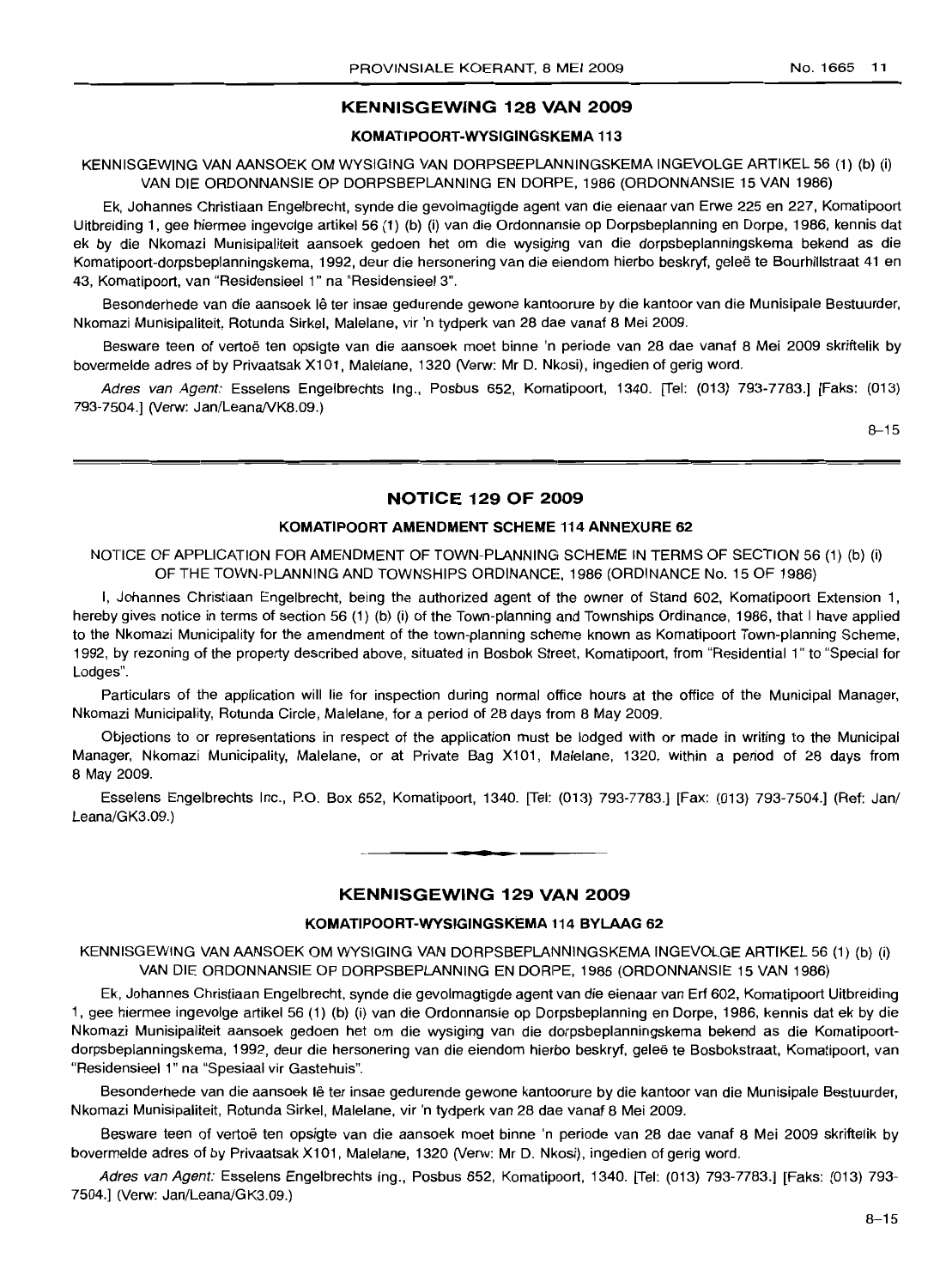#### **NOTICE 130 OF 2009**

#### **STEVE TSHWETE AMENDMENT SCHEME 346 WITH ANNEXURE A284**

NOTICE OF APPLICATION FOR **THE** AMENDMENT OF THE STEVE TSHWETE TOWN-PLANNING SCHEME, 2004, IN TERMS OF SECTION 56 (1) (b) (i) OF THE TOWN-PLANNING AND TOWNSHIPS ORDINANCE, 1986 (ORDINANCE 15 OF 1986)

We, Urban Dynamics (Mpumalanga) Inc., being the authorized agent of the registered owner of Erf 5904, Middelburg, hereby give notice in terms of section 56 (1) (b) (i) of the Town-planning and Townships Ordinance, 1986, that we have applied to the Steve Tshwete Local Municipality for the amendment of the town-planning scheme known as the Steve Tshwete Townplanning Scheme, 2004, for the rezoning of the above-mentioned property situated in 37A Fontein Street, Middelburg, by rezoning the property from "Business 1" to "Special for the purpose of a Hotel, Place of Refreshment, Restaurant, motor sales market and motor workshop as wei as any ancillary or subservient uses with the written consent of the local municipality" subject to certain conditions.

Particulars of the application will lie for inspection during normal office hours at the office of the Municipal Manager, Steve Tshwete Local Municipality, Municipal Buildings, Wanderers Avenue, Middelburg, 1050, for a period of 28 days from 8 May 2009.

Objections to or representations in respect of the application must be lodged with or made in writing to the Municipal Manager at the above address or at P.O. Box 14, Middelburg, 1050, within a period of 28 days from 8 May 2009.

Applicant: Urban Dynamics (Mpumalanga) Inc., Propark Building, 44 Wes Street (PO Box 3294), Middelburg, 1050. Tel: (013) 243-1219. Fax: (013) 243-1321. .**- .**

**KENNISGEWING 130 VAN 2009**

#### **STEVE TSHWE"rE-WYSIGINGSKEMA 346 MET BYLAE A284**

KENNISGEWING VAN MNSOEK OM DIE WYSIGING VAN DIE STEVE TSHWETE-DORPSBEPLANNINGSKEMA, 2004, INGEVOLGE ARTIKEL 56 (1) (b) (i) VAN DIE ORDONNANSIE OP DORPSBEPLANNING EN DORPE, 1986 (ORDONNANSIE 15 VAN 1986)

Ons, Urban Dynamics (Mpumalanga) Inc., synde die gemagtigde agent van die geregistreerde eienaar van Erf 5904, Middelburg, gee hiermee ingevolge artikel 56 (1) (b) (i) van Ordonnansie op Dorpsbeplanning en Dorpe, 1986, kennis dat ons by die Steve Tshwete Plaaslike Munisipaliteit aansoek gedoen het om die wysiging van die Steve Tshwete-dorpsbeplanningskema, 2004, deur die hersonering van die bogenoemde eiendom gelee in Fonteinstraat 37A, Middelburg, vanaf "Besigheid 1" na "Spesiaal vir die doeleindes van 'n hotel, Verversingsplek, Restaurant, motorverkoopmark en motorwerkswinkel asook enige ondergeskikte en aanverwante gebruike met die skriftelike toestemming van die plaaslike munisipaliteit" onderworpe aan sekere voorwaardes.

Besonderhede van die aansoek lê ter insae gedurende gewone kantoorure by die kantoor van die Munisipale Bestuurder, Steve Tshwete Plaaslike Munisipaliteit, Munisipale Gebou, Wandererslaan, Middelburg, 1050, vir 'n tydperk van 28 dae vanaf 8 Me; 2009.

Besware of vertoë ten opsigte van die aansoek moet binne 'n tydperk van 28 dae vanaf 8 Mei 2009, skriftelik in tweevoud by of tot die Munisipale Bestuurder by bovermelde adres of by Posbus 14, Middelburg, 1050, ingedien of gerig word.

Applikant: Urban Dynamics (Mpumalanga) Inc., Proparkgebou, Wesstraat 44 (Posbus 3294), Middelburg, 1050. Tel: (013) 243-1219. Faks: (013) 243-1321.

8-15

#### **NOTICE 131 OF 2009**

SCHEDULE 8

[Regulation 11 (2)]

NOTICE OF APPLICATION FOR AMENDMENT OF TOWN-PLANNING SCHEME IN TERMS OF SECTION 56 (1) (b) (i) OF THE TOWN-PLANNING AND TOWNSHIPS ORDINANCE, 1986 (ORDINANCE 15 OF 1986)

#### **KINROSS AMENDMENT SCHEME 42**

I, Thomas Philippus Ie Roux, being the authorized agent of the owner of Erf 2133, Kinross Extension 16 hereby give *notice* in terms of section 56 (1) (b) (i) of the Town-planning and Townships Ordinance, 1986, that I have applied to the Govan Mbeki Municipality for the amendment of the town-planning scheme known as Kinross Town-planning Scheme, 1980, for the rezoning of the property situated at 2 Machado Street, Kinross, from "Residential 1" to "Residential 2".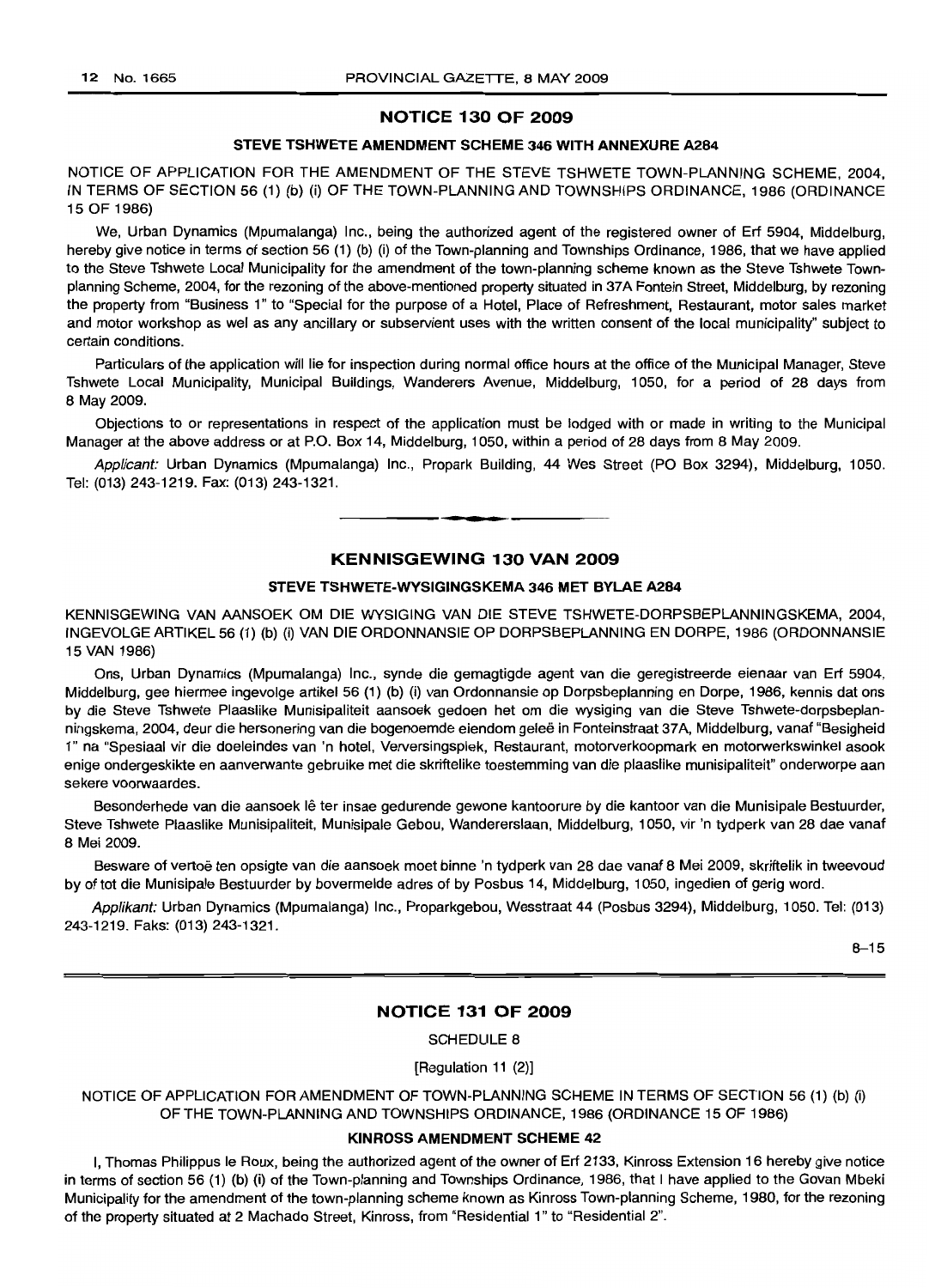Particulars of the application will lie for inspection during normal office hours at the office of the Municipal Manager, Central Business Area, Secunda, for the period of 28 days from 8 May 2009.

Objections to or representations in respect of the application must be lodged with or made in writing to the Municipal Manager at the above address or at Private Bag X1017, Secunda, 2302, within a period of 28 days from 8 May 2009.

#### KENNISGEWING 131 VAN 2009

**•**

BYLAE 8

[Regulasie 11 (2)]

KENNISGEWING VAN AANSOEK OM DIE WYSIGING VAN DORPSBEPLANNINGSKEMA INGEVOLGE ARTIKEL 56 (1) (b) (i) VAN DIE ORDONNANSIE OP DORPSBEPLANNING EN DORPE, 1986 (ORDONNANSIE 15 VAN 1986)

#### KINROSS·WYSIGINGSKEMA 42

Ek, Thomas Philippus Ie Roux, synde die gemagtigde agent van die eienaar van Erf 2133, Kinross Uitbreiding 16, gee hiermee ingevolge artikel 56 (1) (b) (i) van die Ordonnansie op Dorpsbeplanning en Dorpe, 1986, kennis dat ek by Govan Mbeki Munisipaliteit aansoek gedoen het om die wysiging van die dorpsbeplanningskema bekend as Kinross-dorpsbeplanningskema, 1980, deur die hersonering van die eiendom gelee te Machadostraat 2, Kinross, vanaf "Residensieel 1" na "Residensieel 2".

Besonderhede van die aansoek lê ter insae gedurende gewone kantoorure by die kantoor van die Munisipale Bestuurder, Sentrale Besigheidsgebied, Secunda, 28 dae vanaf 8 Mei 2009 (die datum van eerste publikasie van hierdie kennisgewing).

Besware teen of vertoë ten opsigte van die aansoek moet binne 'n tydperk van 28 dae vanaf 8 Mei 2009 skriftelik by of tot die Munisipale Bestuurder by die bovermelde adres of by Govan Mbeki Munisipaliteit, Privaatsak X1017, Secunda, 2302, ingedien of gerig word.

 $8 - 15$ 

#### NOTICE 132 OF 2009

SCHEDULE 8

#### [Regulation 11 (2)]

NOTICE OF APPLICATION FOR AMENDMENT OF TOWN-PLANNING SCHEME IN TERMS OF SECTION 56 (1) (b) (i) OF THE TOWN-PLANNING AND TOWNSHIPS ORDINANCE, 1986 (ORDINANCE 15 OF 1986)

#### SECUNDA AMENDMENT SCHEME 136

I, Thomas Philippus Ie Roux, being the authorised agent of the owner of Erf 3015, Secunda Extension 7, hereby give notice in terms of section 56 (1) (b) (i) of the Town-planning and Townships Ordinance, 1986, that I have applied to the Govan Mbeki Municipality for the amendment of the town-planning scheme known as Secunda Town-planning Scheme, 1993, for the rezoning of the property situated at 2 Kerk Street from "Institutional" to "Special".

Particulars of the application will lie for inspection during normal office hours at the office of the Municipal Manager, Central Business Area, Secunda, for the period of 28 days from 8 May 2009.

Objections to or representations in respect of the application must be lodged with or made in writing to the Municipal Manager, at the above address or at Private Bag X1017, Secunda, 2302, within a period of 28 days from 8 May 2009.

#### KENNISGEWING 132 VAN 2009

**• •**

BYLAE 8

[Regulasie 11 (2)]

KENNISGEWING VAN AANSOEK OM WYSIGING VAN DORPSBEPLANNINGSKEMA INGEVOLGE ARTIKEL 56 (1) (b) (i) VAN DIE ORDONNANSIE OP DORPSBEPLANNING EN DORPE, 1986 (ORDONNANSIE 15 VAN 1986)

#### SECUNDA-WYSIGINGSKEMA 136

Ek, Thomas Philippus Ie Roux, synde die gemagtigde agent van die eienaar van Erf 3015, Secunda Uitbreiding 7, gee hiermee ingevolge artikel 56 (1) (b) (i) van die Ordonnansie op Dorpsbeplanning en Dorpe, 1986, kennis dat ek by Govan Mbeki Munisipaliteit aansoek gedoen het om die wysiging van die dorpsbeplanningskema bekend as Secunda-dorpsbeplanningskema, 1993, deur die hersonering van die eiendom gelee te Kerkstraat 2 vanaf "Inrigting" na "Spesiaal".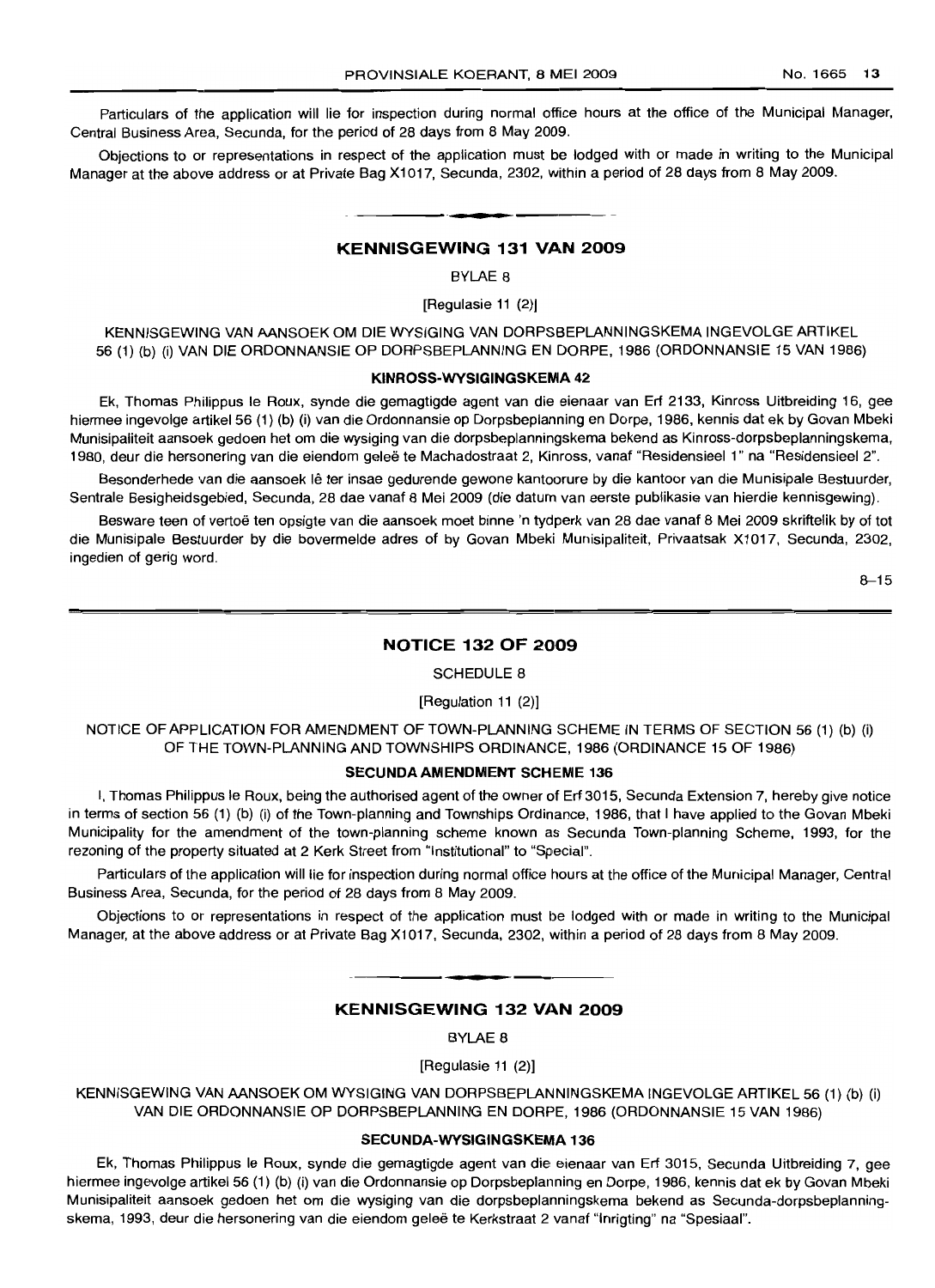Besonderhede van die aansoek Ie ter insae gedurende gewone kantoorure by die kantoor van die Munisipale Bestuurder, Sentrale Besigheidsgebied, Secunda, 28 dae vanaf 8 Mei 2009 (die datum van eerste publlkasie van hierdie kennisgewing).

Besware teen of vertoë ten opsigte van die aansoek moet binne 'n tydperk van 28 dae vanaf 8 Mei 2009 skriftelik by of tot die Munisipale Bestuurder, by die bovermelde adres of by Goven Mbeki Munisipaliteit, Privaatsak X1017, Secunda, 2302, ingedien of gerig word.

8-15

#### NOTICE 133 OF 2009

#### NELSPRUIT AMENDMENT SCHEME 1628

NOTICE OF APPLICATION FOR THE AMENDMENT OF THE NELSPRUIT TOWN-PLANNING SCHEME IN TERMS OF SECTION 56 (1) (b) (i) OF THE TOWN-PLANNING AND TOWNSHIPS ORDINANCE, 1986 (ORDINANCE 15 OF 1986)

We, the authorized agents of the registered owners of Stands 62 and 63, Sonheuwel Township, hereby gives notice in terms of section 56 (b) (i) of the Town-planning and Townships Ordinance, 1986 (Ordinance 15 of 1986), that we have applied to the Mbombela Local Municipality for the amendment of the Town-planning Scheme known as the Nelspruit Town-planning Scheme, 1989, by the rezoning of the said properties from "Business 4" to "Business 4" with increased development conditions.

Particulars of the application will lie for inspection during normal office hours at the office of the Municipal Manager, Civic Centre, Nelspruit, for a period of 28 days from 8 May 2009.

Objections to or representations in respect of the application must be lodged with, or made in writing to the address as indicated hereunder or to the Municipal Manager, PO Box 45, Nelspruit, 1200, within a period of 28 days from 8 May 2009.

Address of applicant: Professionele Forum Beleggings 2000 (Edms) Bpk, PO Box 181, Nelspruit, 1200. Tel. (013) 752-3247. Fax (013) 752-7347. .**-.**

#### KENNISGEWING 133 VAN 2009

#### NELSPRUIT-WYSIGINGSKEMA 1628

KENNISGEWING VAN AANSOEK OM WYSIGING VAN DIE DORPSBEPLANNINGSKEMA INGEVOLGE ARTIKEL 56 (1) (b) (i) VAN DIE DORPSBEPLANNING EN DORPE ORDONNANSIE, 1986 (ORDONNANSIE 15 VAN 1986)

Ons, die gemagtigde agent van die geregistreerde eienaars van Erwe 62 en 63, Sonheuwel-dorp, gee hiermee ingevolge artikel56 (1) (b) (i) van die Dorpsbeplanning en Dorpe Ordonnansie, 1986 (Ordonnansie 15 van 1986), kennis dat ons by die Mbombela Plaaslike Munisipaliteit aansoek gedoen het om die wysiging van die Dorpsbeplanningskema, 1989, deur die hersonering van die eiendomme vanaf "Besigheid 4" na "Besigheid 4" met verhoogde ontwikkelingsvoorwaardes.

Besonderhede van die aansoek lê ter insae gedurende gewone kantoorure by die kantoor van die Munisipale Bestuurder, Burgersentrum, Nelspruit, vir 'n tydperk van 28 dae vanaf 8 Mei 2009.

Besware teen of vertoë ten opsigte van die aansoek moet binne 'n tydperk van 28 dae vanaf 8 Mei 2009, skriftelik by die onderstaande adres of by die Munisipale Bestuurder, Posbus 45, Nelspruit, 1200, ingedien of gerig word.

Adres van applikant: Professionele Forum Beleggings 2000 (Edms) Bpk, Posbus 181, Nelspruit, 1200. Tel. (013) 752-3247. Faks (013) 752-7347.

8-15

#### NOTICE 134 OF 2009

#### NELSPRUIT AMENDMENT SCHEME 1629

NOTICE OF APPLICATION FOR AMENDMENT OF THE NELSPRUIT TOWN-PLANNING SCHEME IN TERMS OF SECTION 56 (1) (b) (i) OF THE TOWN-PLANNING AND TOWNSHIPS ORDINANCE, 1986 (ORDINANCE 15 OF 1986)

We, the authorised agents of the registered owners of Portion 10 of Stand 378, Sonheuwel Township, hereby give notice in terms of section 56 (b) (i) of the Town-planning and Townships Ordinance, 1986 (Ordinance 15 of 1986), that we have applied to the Mbombela Local Municipality for the amendment of the town-planning scheme known as the Nelspruit Town-planning Scheme, 1989, by rezoning of the said property from "Public Open Space" to "Parking" with Annexure conditions.

Particulars of the application will lie for inspection during normal office hours at the office of the Municipal Manager, Civic Centre, Nelspruit, for a period of 28 days from 8 May 2009.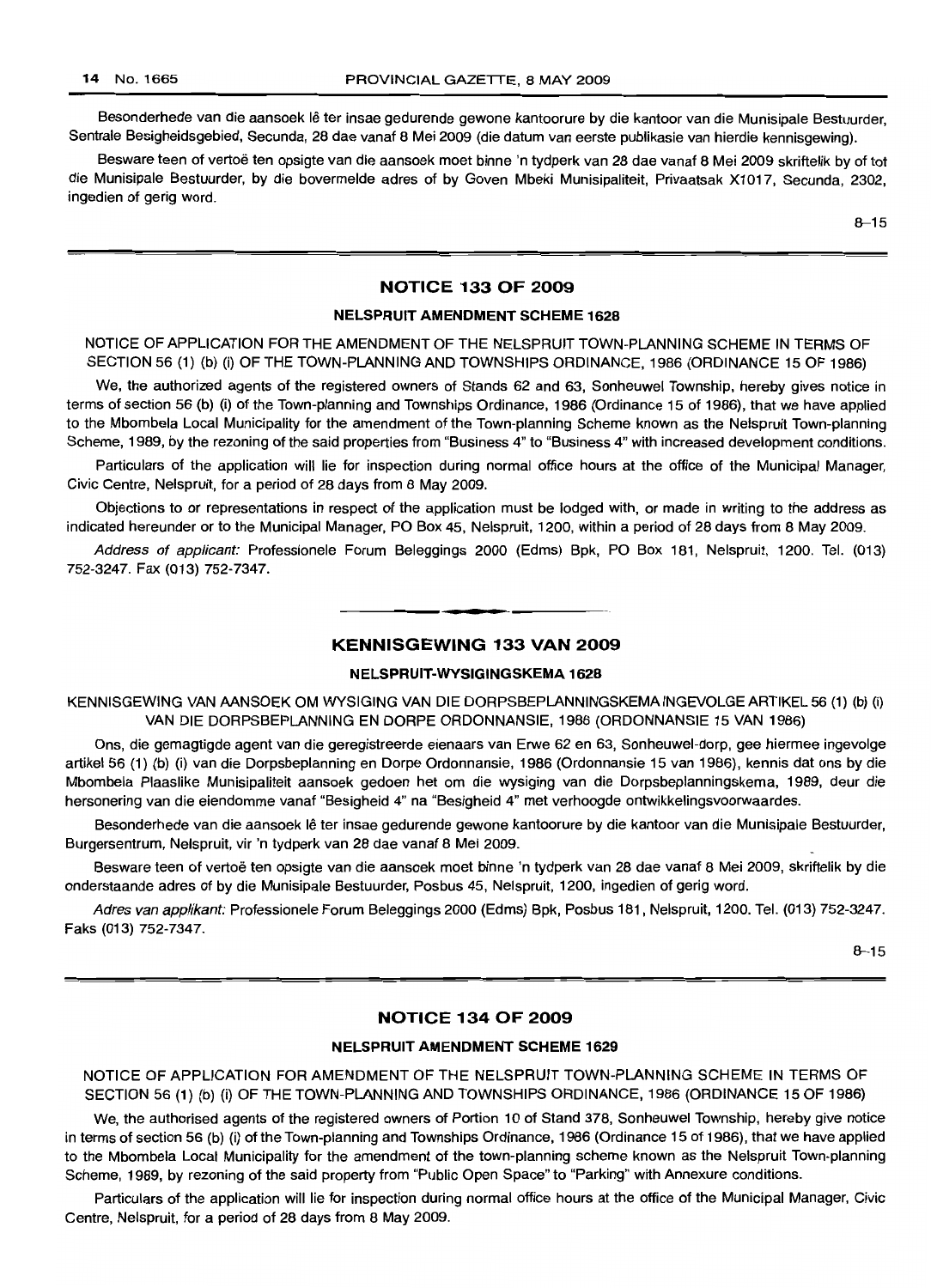Objections or representations in respect of the application must be lodqed with, or made in writing to the address as indicated hereunder or to the Municipal Manager, PO Box 45, Nelspruit, 1200, within a period of 28 days from 8 May 2009.

Address of applicant: Professionele Forum Beleggings 2000 (Edms) Bpk, PO Box 181, Nelspruit, 1200. Tel: (013) 752-3247. Fax: (013) 752-7347.

**I •**

#### **KENNISGEWING 134 VAN 2009**

#### **NELSPRUIT-WYSIGINGSKEMA 1629**

KENNISGEWING VAN AANSOEK OM WYSIGING VAN DIE DORPSBEPLANNINGSKEMA INGEVOLGE ARTIKEL 56 (1) (b) (i) VAN DIE ORDONNANSIE OP DORPSBEPLANNING EN DORPE, 1986 (ORDONNANSIE 15 VAN 1986)

Ons, die gemagtigde agent van die geregistreerde eienaars van Gedeelte 10 van Erf 37, Sonheuwel Dorp, gee hiermee ingevolge artikel 56 (1) (b) (i) van die Ordonnansie op Dorpsbeplanning en Dorpe, 1986 (Ordonnansie 15 van 1986), kennis dat ons by die Mbombela Plaaslike Munisipaliteit aansoek gedoen het om die wysiqinq van die Dorpsbeplanningskema, 1989, deur die hersonering van eiendom vanaf "Openbare Oop Ruimte" na "Parkering" met Bylaevoorwaardes.

Besonderhede van die aansoek lê ter insae gedurende gewone kantoorure by die kantoor van die Munisipale Bestuurder, Burgersentrum, Nelspruit, vir 'n tydperk van 28 dae vanaf 8 Mei 2009.

Besware en of vertoë ten opsigte van die aansoek moet binne 'n tydperk van 28 dae vanaf 8 Mei 2009, skriftelik by die onderstaande adres of by die Munisipale Bestuurder, Posbus 45, Nelspruit, 1200, ingedien of gerig word.

Adres van applikant: Professionele Forum Beleggings 2000 (Edms) Bpk, Posbus 181, Nelspruit, 1200. Tel: (013) 752-3247. Faks: (013) 752-7347.

8-15

#### **NOTICE 136 OF 2009**

MPUMALANGA GAMBLING ACT, 1995 (ACT 5 OF 1995), AS AMENDED

#### APPLICATION FOR A TRANSFER OF SITE OPERATOR LICENCE

Notice is hereby given that Shilla Promise Mamba, 10 No. 8810240638084, trading as Dudu Tavern, intends submitting an application to the Mpumalanga Gambling Board on 11 May 2009 for a transfer of licence.

The application will be open for public inspection at the office of the Mpumalanga Gambling Board at First Avenue, White River, South Africa, 1240, from 11 May 2009.

The purpose is to obtain the licence for and keep the limited payout machines on the premises, in the Province of Mpumalanga.

The applicant's business site premises is located at Shop No. 2 Bhamjees Shopping Centre, Ngodwana, Mpumalanga, South Africa.

The owner of the site is as follows: Shilla Promise Mamba.

Attention is directed to the provisions of section 26 of the Mpumalanga Gambling Act, 1995 (Act No. 5 of 1995), as amended, which makes provision for the lodgment of written objections in respect of the application.

Such objections should be lodged with the Chief Executive Officer, Mpumalanga Gambling Board, First Avenue, Private Bag X9908, White River, South Africa, 1240, within 30 days from 11 May 2009.

#### **NOTICE 137 OF 2009**

#### MPUMALANGA GAMBLING ACT, 1995

#### APPLICATION FOR CONSENT TO PROCURE AN INTEREST IN A CASINO LICENSEE

Notice is hereby given that Main Street 368 (Proprietary) Limited and Peermont Global (Proprietary) Limited both of Peermont Place, 152 (Bryanston Drive, Bryanston, intend submitting applications to the Mpumalanga Gambling Board for approval to hold financial interests as contemplated in Section 36 of the Mpumalanga Gambling Act, 1995 (Act No.5 of 1995, as amended) ("the Act"), in Peermont Global (Southern Highveld) (Proprietary) Limited. The applications will be open to public inspection at the offices of the Mpumalanga Gambling Board at MGB Building, First Avenue, White River, Mpumalanga, from 15 May 2009.

Attention is directed to the provisions of section 26 of the Act, which makes provisions for the lodging of written objections in respect of the applications.

Such objections should be lodged with the Chief Executive Officer, Mpumalanga Gambling Board, Private Bag X9908, White River, 1240, within one month from 15 May 2009.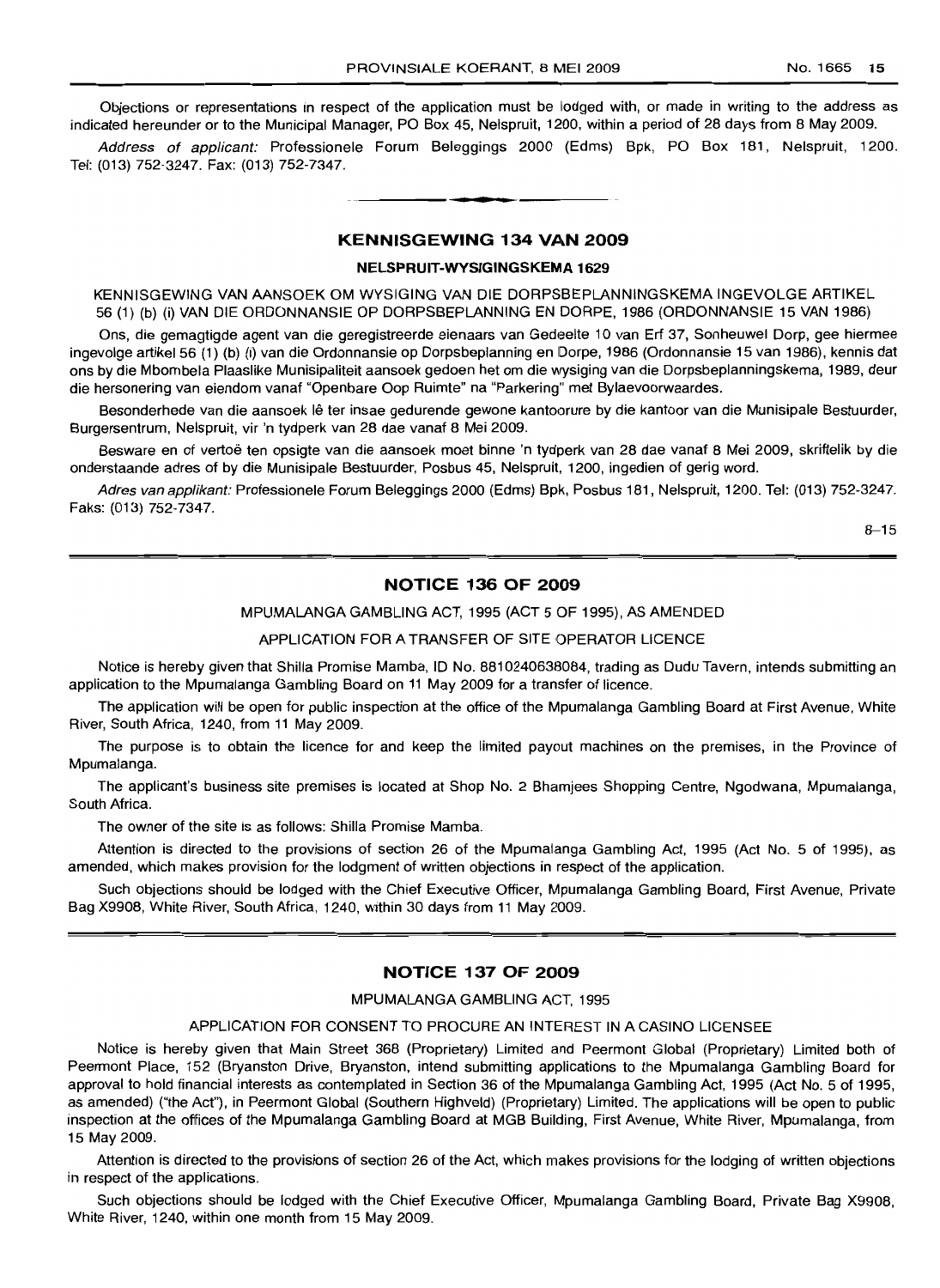#### **NOTICE 124 OF 2009**

#### **NOTICE OF LAND DEVELOPMENT AREA APPLICATION**

Umsebe Development Planners has lodged an application in terms of the Development Facilitation Act, 1995 for the establishment of a land development area on the Remaining Extent of Portion 3 of the farm Evert 5 JU, measuring 57,6728ha in extent.

The development will consist of the following:

- o **30 self-catering units/chalets**
- o **A conference facility seating 40 people and**
- o **A lapa, braai area and swimming pool.**
- o **Agriculture will remain on the balance of the property (±70%)**

The relevant plan(s), document(s) and information are available for inspection at the offices of the applicant set out below and the offices of the Designated Officer, Ms R. Motaung, Simunye Corner Building, Crn De Waal & Anderson Street, Nelspruit, Mpumalanga, for a period of 21 days from 1 May 2009.

The application will be considered at a Tribunal hearing to be held at the Hippo Hollow Lodge, Hazyview on  $27<sup>th</sup>$  July 2009 at 09h00 and the Pre-hearing Conference will be held at the Riverside Government Complex, Building 8, Second Floor on 6 July 2009 at 09hOO in Nelspruit.

Any person having an interest in the application should please note:

- 1. You may within a period of 21 (twenty one) days from 1 May 2009 (the date of the first publication of this notice), provide the designated officer with your written objections or representations; or
- 2. If your comments constitute an objection to any aspect of the land development application, you must appear in person or through a representative before the Tribunal at the Pre-hearing Conference on the date mentioned above.

Any written objection or representation must be delivered to the Designated Officer at Private Bag X11219, Nelspruit 1200 or at the offices of the Designated Officer, Ms R. Motaung, Simunye Corner Building, Cnr De Waal & Anderson Street, Nelspruit 1200 and you may contact the designated officer if you have any queries on telephone no (013) 756 9018 and fax no (013) 756 9023.

Applicant: Umsebe Development Planners, PO Box 12367, Nelspruit, 1200, 39 Ehmke Street, Tel:(013) 7524710, Fax:(013) 752 2970, Marius Loock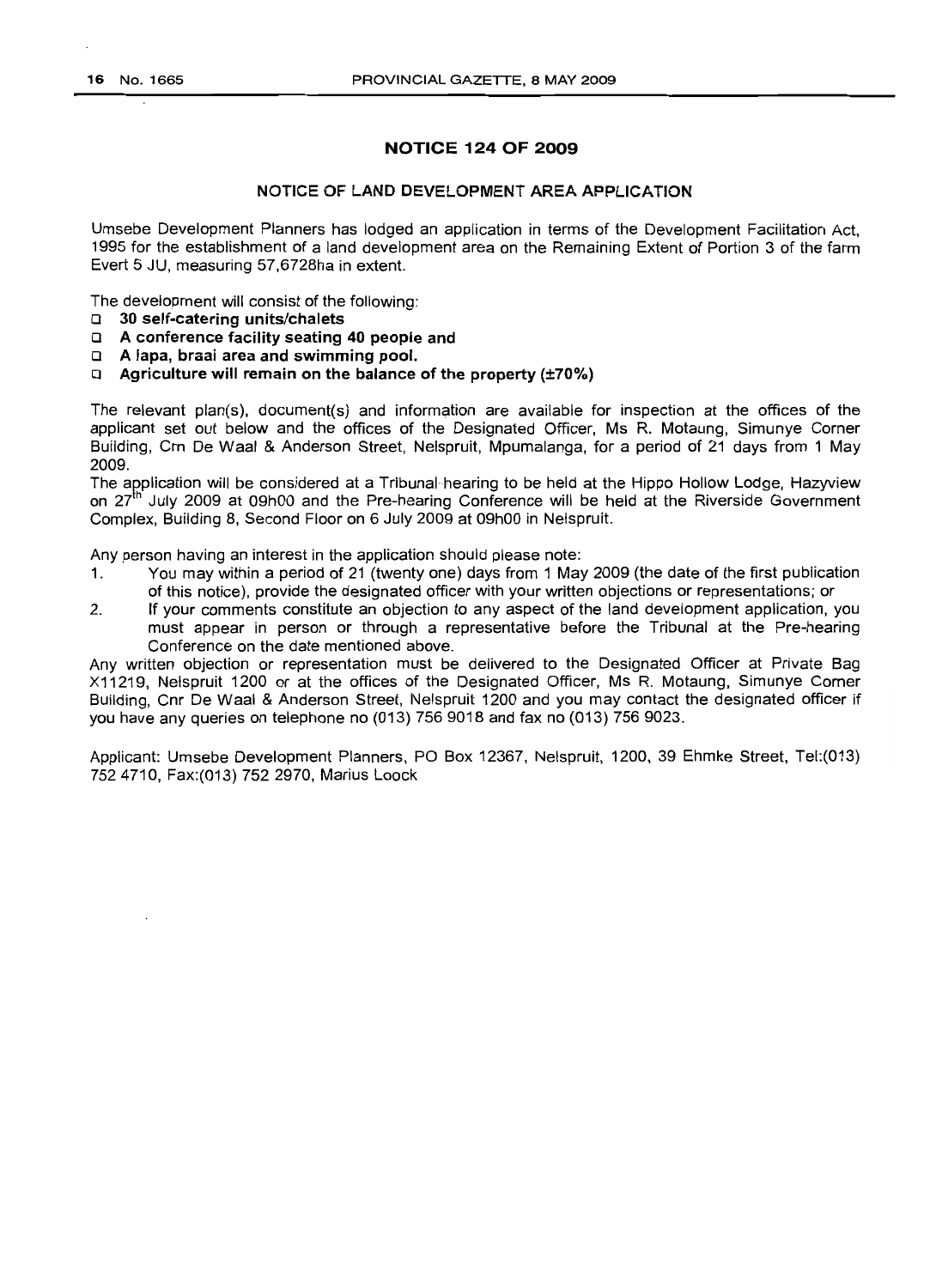### **NOTICE 124 OF 2009**

#### **SATISO NGESICELO SEKUTFUTFUKISWA KWEMHLABA**

Umsebe Development Planners ufake sicelo ngokuya kweMtsetfo Lohlelembisa Tentfutfuko wango 1995 sokutfutfukiswa kwemhlaba kanye nekuguqulwa kokusebenta lokumiselwe lomhlaba (kusungula kabusha kwekusetsentiswa kwalomhlaba) lokule Ncenye lengu 3 yalelipulazi ielatiwa ngekutsi kuse Evert 5 JU lelingu 57,6728ha ngebukhulu.

Lokukutfutfukuswa kwalomhlaba kutabe kunanaku lokulandzelako:

- o **30 wetindzawo tekulala lapho khona utiphekela khona**
- o **Indzawo yekubamba imihlangano lenga hlala bantfu labangu 40**
- c **Indzawo yekosa, nekungcebeleka kanye nesitiba sekuhlamba**
- u **Indzawo yetekulima itawusaJela kuze kutosimisa lentfutfuko kulendzawo (±70%)**

Emapulani nemiculu lanelwati lacondzene nalesisecelo itabe ibekwe kubukwa nanoma ngubani lapha emahovisini alabafake lesicelo lacaciswe langentasi kanye nakulamahovisi eSikhulukati lesingu Ms R. Motaung, eSimunye Corner Building, lakuhlangana khona letitaladi letibitwa nga De Waal na Anderson, eNelspruit eMpumalanga. Lamapulane nalemiculu iyobekwa kulendzawo sikhatsi lesitinsuku letingu 21 kusukela mhlaka 1 May 2009.

Lesisicelo sitawudzingidvwa ebandla leTribunali leliyohlangana eHippo Hollow Lodge, eHazyview mhlaka 27 July 2009 ngo 9HOO. Inkofa leyisandvulela salelibandla leTribunali ihlelwe kuba khona la eRiverside Government Complex, kuBuilding No 8, Second Floor eNelspruit ngomhlaka 6 July 2009 nga 09HOO.

Nanoma ngabe ngubani lonetsisekelo ngalesicelo kufanele acaphele loku:

- 1. Kufanele kutsi esikhatsini lesingedluli etinsukwini letingu 21 kusukela mhlaka 1 May 2009 (Iusuku lapho sakhishwa ngalo kukucala), ube sewusinikile leSikhulu ngalokubhaliwe tiphakamiso takho letisekela noma letigceka lesisicelo.
- 2. Uma tiphakamiso takho tigceka lesisicelo sekutfutfukiswa kwalomhlaba, ungavela wena siqu noma ungatfumela lotakumela kulenkofa leyandvulela kuhlala kwalebandla leTribunali leyiyoba galolususku lelibalwe langenhla.

Nanoma ngakungusiphi siphakamiso lesingalokubhaliwe lesigceka lesicelo noma siphakamiso sokumelwa singaletfwa kulelihovisi leSikhulu ku Private Bag X11219, Nelspruit 1200 noma kulamahovisi esiKhulukati, Ms R, Motaung, Simunye Building, lasejikeni la De Waal na Anderson Street, eNelspruit. Uma kukhona lofisa kukwati ngaloku ungachumana naleSikhulukati kulenombolo yelucingo (013) 756 9018 noma kulefax (013) 756 9023

Labafaka lesisicelo ngunaba: Umsebe Development Planners, P.O. Box 12367, Nelspruit, 1200, 39 Ehmke Street, Tel: (013) 752 4710, Fax (013) 752 2970, Marius Loock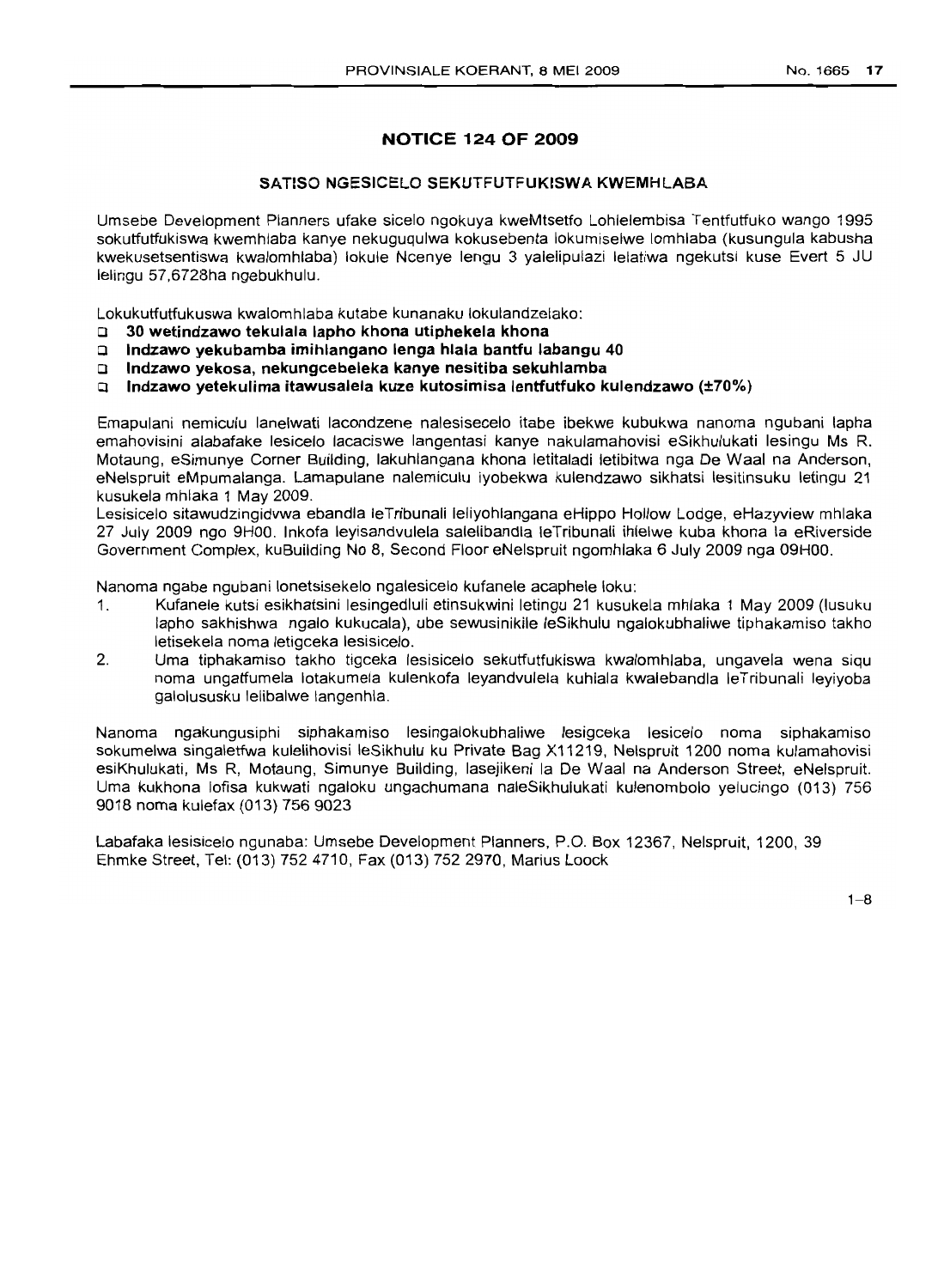#### **NOTICE 135 OF 2009**

#### NOTICE OF LAND DEVELOPMENT AREA APPLICATION (REFERENCE NO MDT09/03/09/02/BROODBOOM NATURE ESTATE))

Derick Peacock on behalf of Desert Wind Prop 62 (Pty) Ltd has lodged an application in terms of Section 31 of the Development Facilitation Act 1995 (Act 67 of 1995) to establish a land development area on the Remainder of Portion 7 Bankfontein 264 J S.

The development will consist of a Nature Estate with 75 Holiday cottages/residences, 1 Entrance gate/service area/staff housing, 1 Heritage Site (existing National Monument  $-$ Broodboom), 2 Heritage Sites (existing Initiation sites), 1 Heritage Site (existing Rainmaking site), 1 Heritage Site - Grave site.

The relevant plans, documents and information are available for inspection at Room No 18 Simunye Corner Building, Crn De Waal & Anderson Street, Nelspruit, Mpumalanga and the Land Development Applicant for a period of 21 days from 8 May 2009 (first publication).

The application will be considered at a Tribunal hearing to be held at Room A40/Boardroom, 2<sup>nd</sup> Floor, Nkangala District Council Building, 2A Church Street, Middelburg on 22 July 2009 at 09h00 and the pre-hearing conference will be held at Room A40/Boardroom, 2<sup>nd</sup> Floor, Nkangala District Council Building, 2A Church Street, Middelburg on 1 July 2009 at 09hOO.

Any person that has an interest in the application should please note that in terms of the Development Facilitation Act 1995 :

- 1. You must within a period of 21 (twenty one) days from 8 May 2009 (date of the first publication of this notice), provide the Designated Officer and/or Registrar with your written representation in support of the application or any other written representation not amounting to an objection, in which case you are not required to attend the tribunal hearing or
- 2. If your comments constitute an objection to any aspect of the land development application, the objection or representation must be in writing and must state the name and address of the person or body making the objection or representation, the interest that such person or body has in the matter, and the reasons for the objection or representation, and must be delivered to the Designated Officer and/or the Registrar at his or her address set out below within 21 days from 8 May 2009 (date of first publication).

If your comments constitute an objection to any aspect of the land development application, you must appear in person or through a duly authorised representative before the Tribunal at the pre-hearing conference at the date and venue set out above.

If you have any queries you may contact the Designated Officer/and or Registrar at Office no 18 Simunye Corner Building, Crn De Waal & Anderson Street, Nelspruit, Mpumalanga, or Private Bag X11219, Nelspruit, 1200, tel 013 756 9018 and fax 013 756 9023, e-mail: rmotaung@mpg.gov.za.

LAND DEVELOPMENT APPLICANT: DERICK PEACOCK DERICK PEACOCK ASSOCIATES Resort and Leisure Planners/Town and Regional Planners on behalf of Desert Wind Prop 62 (Pty) Ltd P O Box 11352 SILVER LAKES 0054 Tel (012) 809 2560/2124<br>Fax 012 809 2643 E-mail: dpasso@telkomsa.net E-mail: dpasso@telkomsa.net